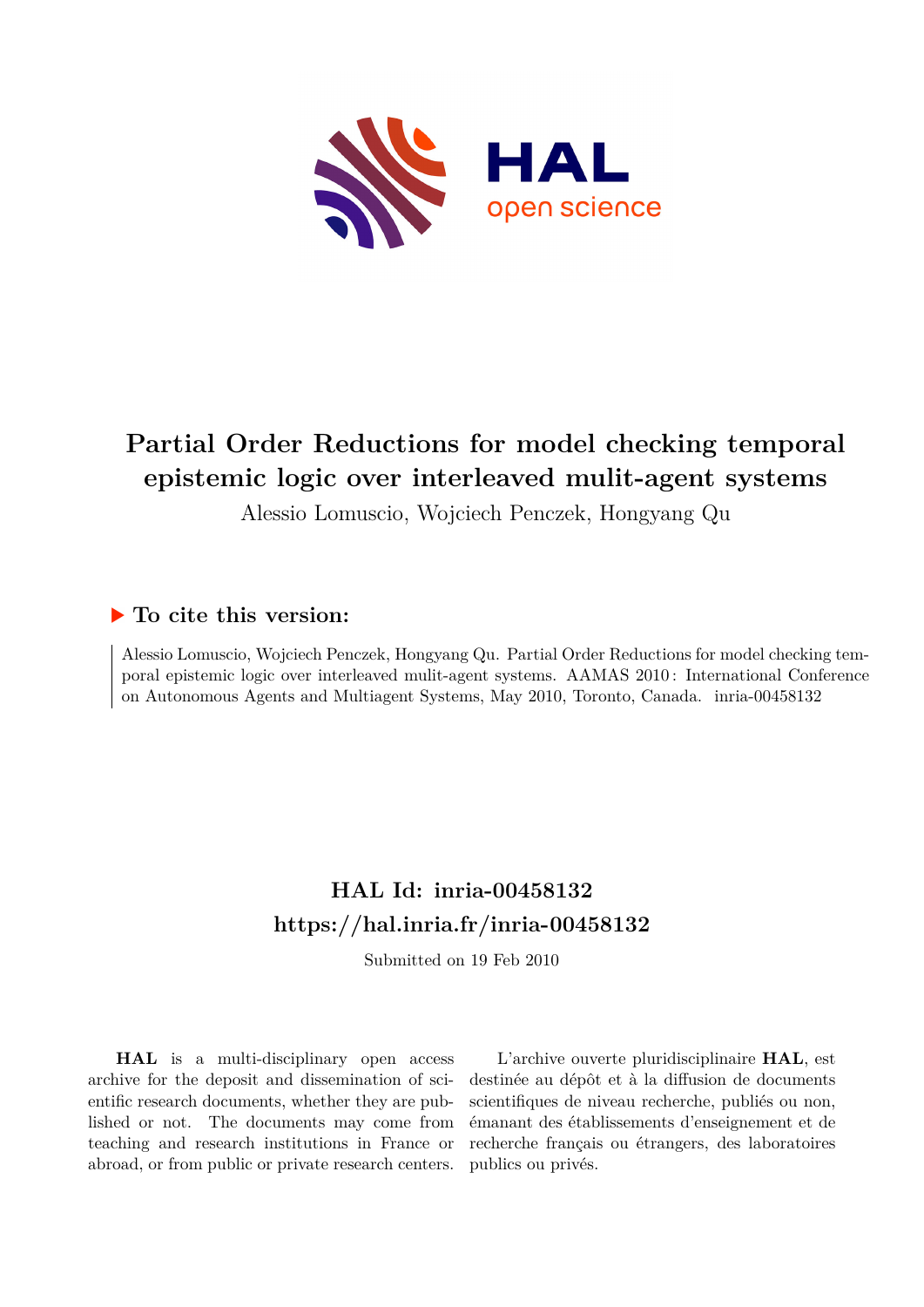# Partial order reductions for model checking temporal epistemic logics over interleaved multi-agent systems

Alessio Lomuscio<sup>1</sup> and Wojciech Penczek<sup>2</sup> and Hongyang Qu<sup>3</sup>

<sup>1</sup> Department of Computing, Imperial College London, UK <sup>2</sup> Institute of Computer Science, PAS, and University of Podlasie, Poland <sup>3</sup> Oxford University Computing Laboratory, Parks Road, Oxford OX1 3QD, UK

Abstract. We investigate partial order reduction for model checking multi-agent systems by focusing on interleaved interpreted systems. These are a particular class of interpreted systems, a mainstream MAS formalism, in which only one action at the time is performed. We present a notion of stuttering-equivalence, and prove the semantical equivalence of stuttering-equivalent traces with respect to linear and branching time temporal logics for knowledge without the next operator. We give algorithms to reduce the size of the models before the model checking step and show preservation properties. We evaluate the technique by discussing the experimental results obtained against well-known examples in the MAS literature.

## 1 Introduction

Several approaches have been put forward for the verification of MAS by means of model checking [3]. Some approaches are based on reducing the verification problem to the one of plain temporal logic and use existing tools for that task [1]. Others treat typical MAS modalities such as knowledge, correctness, cooperation, as first-class citizens and introduce novel algorithms for them, e.g., [31]. In an attempt to limit the state-space explosion problem (i.e., the difficulty that the state space of the system grows exponentially with the number of variables in the agents) two main symbolic approaches have been proposed: ordered binary decision diagrams [31, 27], and bounded model checking via propositional satisfiability [24]. Both have produced positive results showing the ability to tackle state spaces of  $10^{30}$  and above. However, in the standard literature of model checking reactive systems other, sometimes more efficient, approaches exists.

In particular, *partial order reduction* [23] is one of the most widely known techniques in verification of reactive systems. Still, the only approach to partial order reduction in a MAS context [17] presents theoretical results only, with no algorithm nor an implementation being discussed; as such it is difficult to assess how effective it is in concrete cases. Given their autonomous nature, MAS differ from standard reactive systems by displaying more "loosely coupled" behaviours. This makes the state-explosion problem even more challenging for MAS than it is already for reactive systems. It seems therefore of importance to conduct a systematic and comparative study of all possible techniques available to determine the most appropriate treatment to the verification problem.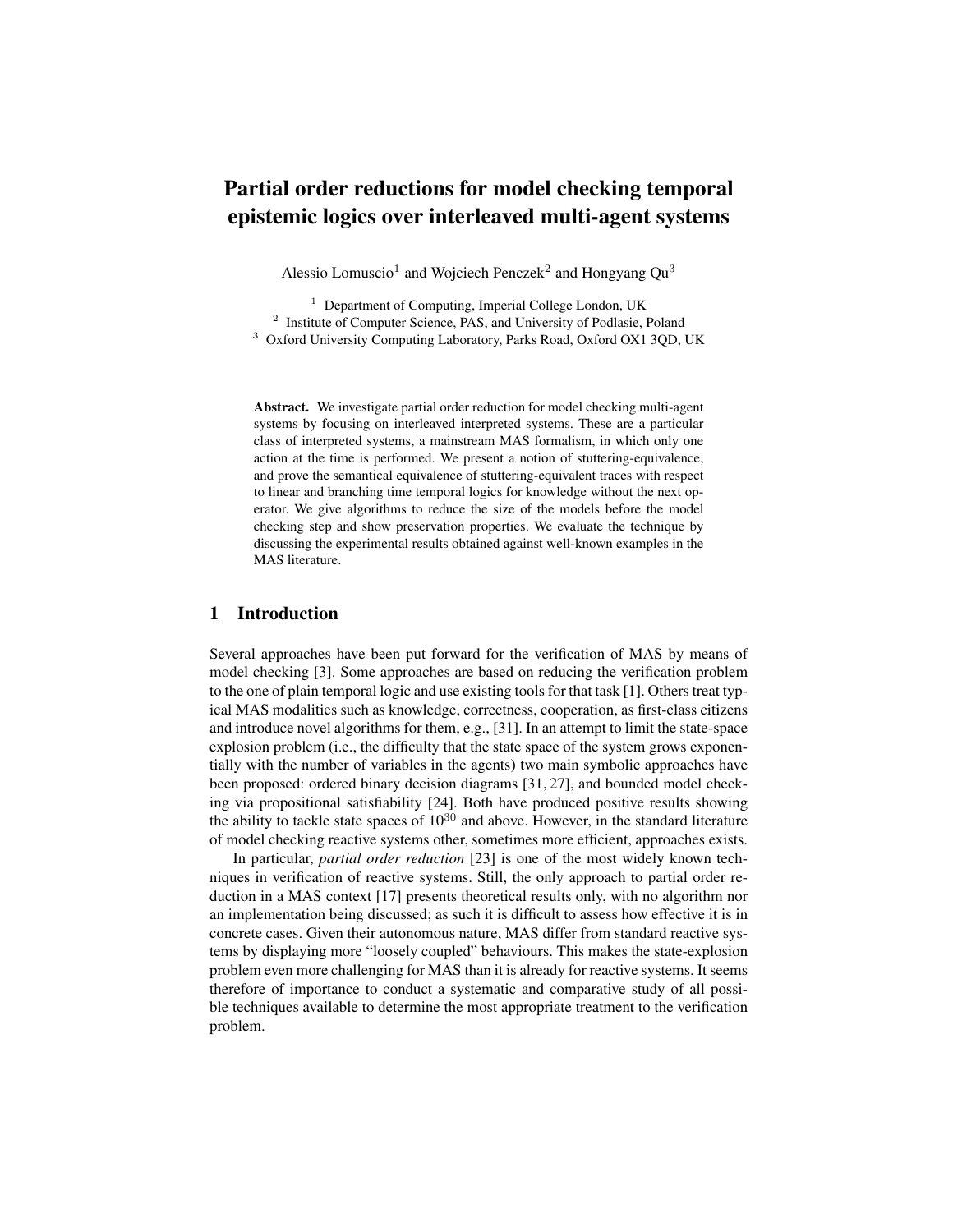In this paper we aim to make concrete progress in this area by introducing partial order reduction on a particular class of interpreted systems that we call *interleaved interpreted systems* (IIS). IIS are a special class of interpreted systems [5] in which only one action at a time is performed in a global transition. Several agents may be participating in the global action but, if so, they perform the same action, thereby synchronising at that particular time step. Many asynchronous reactive systems have been studied on similar semantics (see, e.g., [20, 7]). Several settings in MAS, where the moves are carried out following turns (e.g., games), or where joint actions are not considered (e.g., non-interacting robots), can also be easily modelled in this way.

In a nutshell, given a model  $M_S$  (representing a system S) and a formula  $\phi_P$  (representing a specification property P to be checked) in the temporal logic  $LTL_{-X}$ (the linear temporal logic LTL without the neXt operator  $X$ ), model checking via partial order reduction suggests to compute  $M_S \models \phi_P$  by replacing  $M_S$  with a smaller model  $M'_{S}$  built on traces that are semantically equivalent (with respect to  $\phi_{P}$ ) to the ones of  $M<sub>S</sub>$ . Of key importance in this line of work is not only to determine a notion of equivalence but also to present algorithms that can transform (in polynomial time)  $M_S$  into a suitable  $M'_{S}$ . Ideally the generation is conducted on the fly and  $M_{S}$  is actually never built explicitly. The literature of reactive systems has shown that in several scenarios this reduction can be very effective and brings results comparable or superior to the ones of other techniques including ordered-binary decision diagrams.

In this paper we draw inspiration from the above to conduct a similar exercise in the context of MAS logics. We begin in Section 2 by presenting IIS and the logic  $CTL*K_{-X}$ , and, in particular, LTLK<sub>-X</sub> and CTLK<sub>-X</sub>. These temporal epistemic logics with knowledge are very commonly used in a MAS settings but appear here without the "next" operator because of standard inherent limitations in the technique we present. In Section 3 we proceed to present a notion of stuttering-equivalence with respect to IIS. We move on to describe novel partial order algorithms that preserve  $LTLK_{-X}$  and  $CTL*K_{-X}$  properties in Section 4. In Section 5 we present an implementation of the technique and report key experimental results. We conclude the paper in Section 6.

## 2 Preliminaries

We introduce here the basic technical background to the present paper. In particular we introduce the semantics of interpreted systems, properly augmented with suitable concepts for our needs, and the basic syntax we shall be using in the rest of the paper.

#### 2.1 Interleaved Interpreted Systems

The semantics of *interpreted systems* provides a setting to reason about MAS by means of specifications based on knowledge and linear time. We report here the basic setting as popularised in [5]. Actions in interpreted systems are typically considered to be executed at the same round by all participants: this permits the modelling of synchronous systems in a natural way. While interpreted systems are typically considered in their synchronous variant here we look at the asynchronous case by assuming that only one local action may be performed at a given time in a global state. Further, we assume that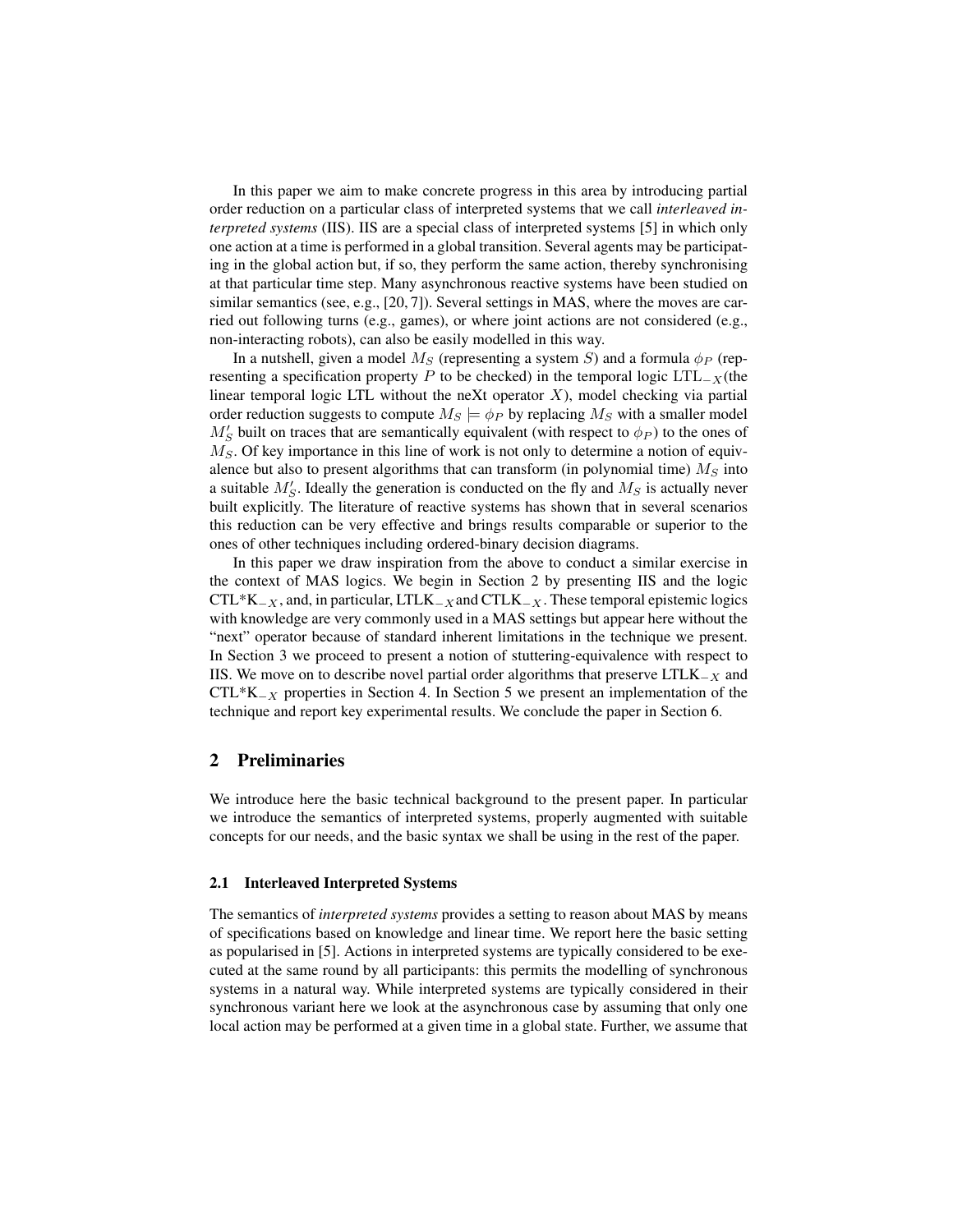if more than one agent is active at a given round, all active agents perform the same (shared) action in the round. Differently from standard interpreted systems where, in principle, the agents' resulting local states depend on the actions performed by all the agents in the system, here we assume the local states are only influenced by the same agent's action at the previous round. Note that it is still possible for agents to communicate by means of shared action.

We begin by assuming a MAS to be composed of n agents  $A = \{1, \ldots, n\}^4$ . We associate a set of *possible local states*  $L_i = \{l_i^1, l_i^2, \ldots, l_i^{nl_i}\}$  and *actions*  $Act_i =$  $\{\epsilon_i, a_i^1, a_i^2, \ldots, a_i^{n\bar{a_i}}\}$  to each agent  $i \in \mathcal{A}$ . We call the special action  $\epsilon_i$  the "null", or "silent" action of agent  $i$ ; as it will be clear below the local state of agent  $i$  remains the same if the null action is performed. Also note we do not assume that the sets of actions of agents to be disjoint. We call  $Act = \bigcup_{i \in A} Act_i$  the union of all the sets  $Act_i$ . For each action a by  $Agent(a) \subseteq \mathcal{A}$  we mean all the agents i such that  $a \in Act_i$ , i.e., the set of agents potentially able to perform  $a$ .

Following closely the interpreted system model, we consider a *local protocol* modelling the program the agent is executing. Formally, for any agent  $i$ , the actions of the agents are selected according to a *local protocol*  $P_i: L_i \rightarrow 2^{Act_i}$ ; we assume that  $\epsilon \in P_i(l_i^m)$ , for any  $l_i^m$ ; in other words we insist on the null action to be enabled at every local state. For each agent  $i$ , we define an evolution (partial) function  $t_i: L_i \times Act_i \to L_i$ , where  $t_i(l_i, \epsilon_i) = l_i$  for each  $l_i \in L_i$ . Note the local transition function considered here differs from the standard treatment in interpreted systems by depending only on the local action in question.

A *global state*  $g = (l_1, \ldots, l_n)$  is a tuple of local states for all the agents in the MAS corresponding to an instantaneous snapshot of the system at a given time. Given a global state  $g = (l_1, \ldots, l_n)$ , we denote by  $g^i = l_i$  the local component of agent  $i \in A$  in g. Given the notions above we can now define formally the global transitions we consider in this paper.

Definition 1 (Interleaved semantics). *Let* G *be a set of global states. The global interleaved evolution function*  $t : G \times Act_1 \times \cdots \times Act_n \rightarrow G$  *is defined as fol-* $\lceil \textit{rows: } t(g, act_1, \ldots, act_n) = g'$  iff there exists an action  $a \in \textit{Act}$  such that for all  $i \in Agent(a)$ ,  $act_i = a$  and  $t_i(g^i, a) = g'^i$ , and for all  $i \in A \setminus Agent(a)$ ,  $act_i = \epsilon_i$ and  $t_i(g^i, act_i) = g'^i$ . We denote the above as  $g \stackrel{a}{\longrightarrow} g'$ .

Similar to blocking synchronisation in automata, the above insists on all agents performing the same action in a global transition; additionally note that if an agent has the action being performed in its repertoire it must be performed for the global transition to be allowed. This assumes local protocols are defined in such a way to permit this; if a local protocol does not allow this, the local action cannot be performed and therefore the global transition does not comply with the definition of interleaving above. As we formally clarify below we only consider interleaved transitions here.

We assume that the global transition relation is total, i.e., that for any  $g \in G$  there exists an  $a \in Act$  such that  $g \stackrel{a}{\longrightarrow} g'$ , for some  $g' \in G$ . A sequence of global states and actions  $\pi = g_0 a_0 g_1 a_1 g_2 \dots$  is called an interleaved path, or an interleaved run

<sup>&</sup>lt;sup>4</sup> Note in the present study we do not consider the environment component. This may be added with no technical difficulty at the price of heavier notation.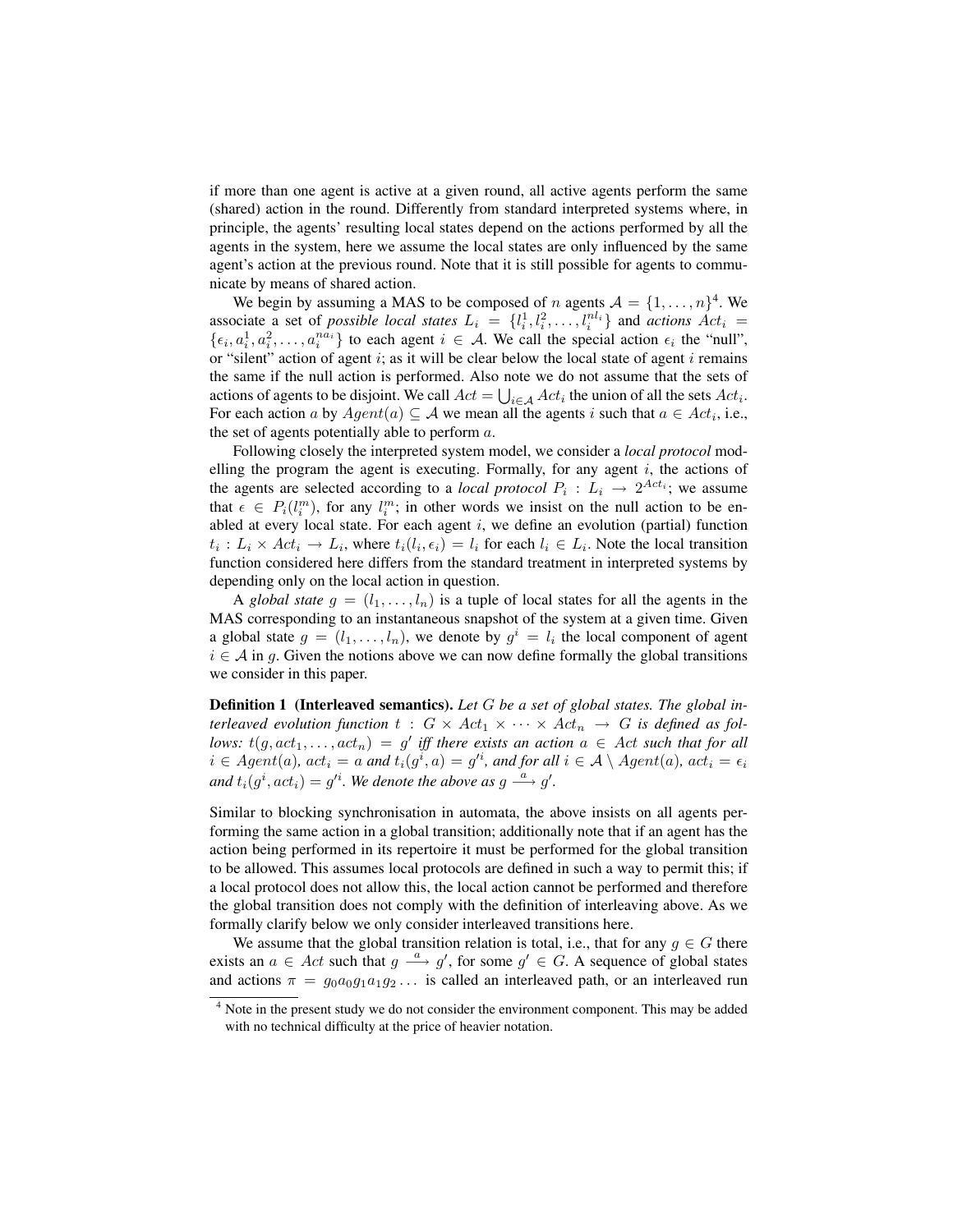(or more simply a path or a run) originating at  $g_0$  if there is a sequence of interleaved transitions from  $g_0$  onwards, i.e., if  $g_i \stackrel{a_i}{\longrightarrow} g_{i+1}$  for every  $i \ge 0$ . The set of interleaved paths originating from g is denoted as  $\Pi(g)$ . A state g is said to be *reachable* from  $g_0$ if there is an interleaved path  $\pi = g_0 a_0 g_1 a_1 g_2 \dots$  such that  $g = g_i$  for some  $i \ge 0$ .

**Definition 2** (Interleaved Interpreted Systems). *Given a set of propositions PV*, an *interleaved interpreted system (IIS), also referred to as a model, is a 4-tuple M*  $=$  $(G, \iota, \Pi, V)$ , where G is a set of global states,  $\iota \in G$  is an initial (global) state such *that each state in G is reachable from ι,*  $\Pi = \bigcup$ g∈G Π(g) *is the set of all the interleaved*

paths originating from all states in  $G$ , and  $V: G \rightarrow 2^{PV}$  is a valuation function.

Figure 1 presents an interleaved interpreted system (the untimed version of the original Train-Gate-Controller (TGC) [26]) composed of three agents: a controller and two trains. Each train runs on a circular track and both tracks pass through a narrow tunnel (state 'T'), allowing one train only to go through it to state Away ('A') at any time. The controller operates the signal (Green  $({}^{\circ}G^{\prime})$ ) and Red  $({}^{\circ}R^{\prime})$ ) to let trains enter and leave the tunnel. In the figure, the initial states of the controller and the train are 'G' and 'W' (Waiting) respectively, and the transitions with the same label are synchronised. Silent  $\epsilon$  actions are omitted in the figure.



Fig. 1. An IIS of TGC composed of two trains

In order to define partial order reductions we need the following relations.

**Definition 3.** *Let*  $i \in A$ *, g<sub></sub>, g'*  $\in G$ *, and*  $J \subseteq A$ *.* 

 $- \sim_i = \{ (g, g') \in G \times G \mid g^i = g'^i \}, \quad \sim_J = \bigcap_{j \in J} \sim_j$ *.* – I = {(a, b) ∈ Act × Act | Agent(a) ∩ Agent(b) = ∅}*.*

The first relation ( $\sim_i$ ) is the indistinguishably relation for the epistemic modality (see below), the second ( $\sim$ J) corresponds to the indistinguishably relation for the epistemic modality of distributed knowledge in group  $J$ , whereas the third  $(I)$  is referred to as the independency relation in partial order approaches. Notice that  $\sim_{\emptyset} = G \times G$  while  $\sim_{\mathcal{A}} = id_G$ . We say that two actions  $a, a'$  are dependent if  $(a, a') \notin I$ . For each of the relations R given in Def. 3 by x R y we mean that  $(x, y) \in R$ .

**Definition 4** (Reduced Model). *Consider two models*  $M = (G, \iota, \Pi, V), M' = (G', \iota', \Pi', V').$ *If*  $G' \subseteq G$ ,  $\iota' = \iota$  and  $V' = V|G'$ , then we write  $M' \subseteq M$  and say that  $M'$  is a submodel of  $M$ , or that  $M'$  is a reduced model of  $M$ .

We now define the syntax and semantics of our language.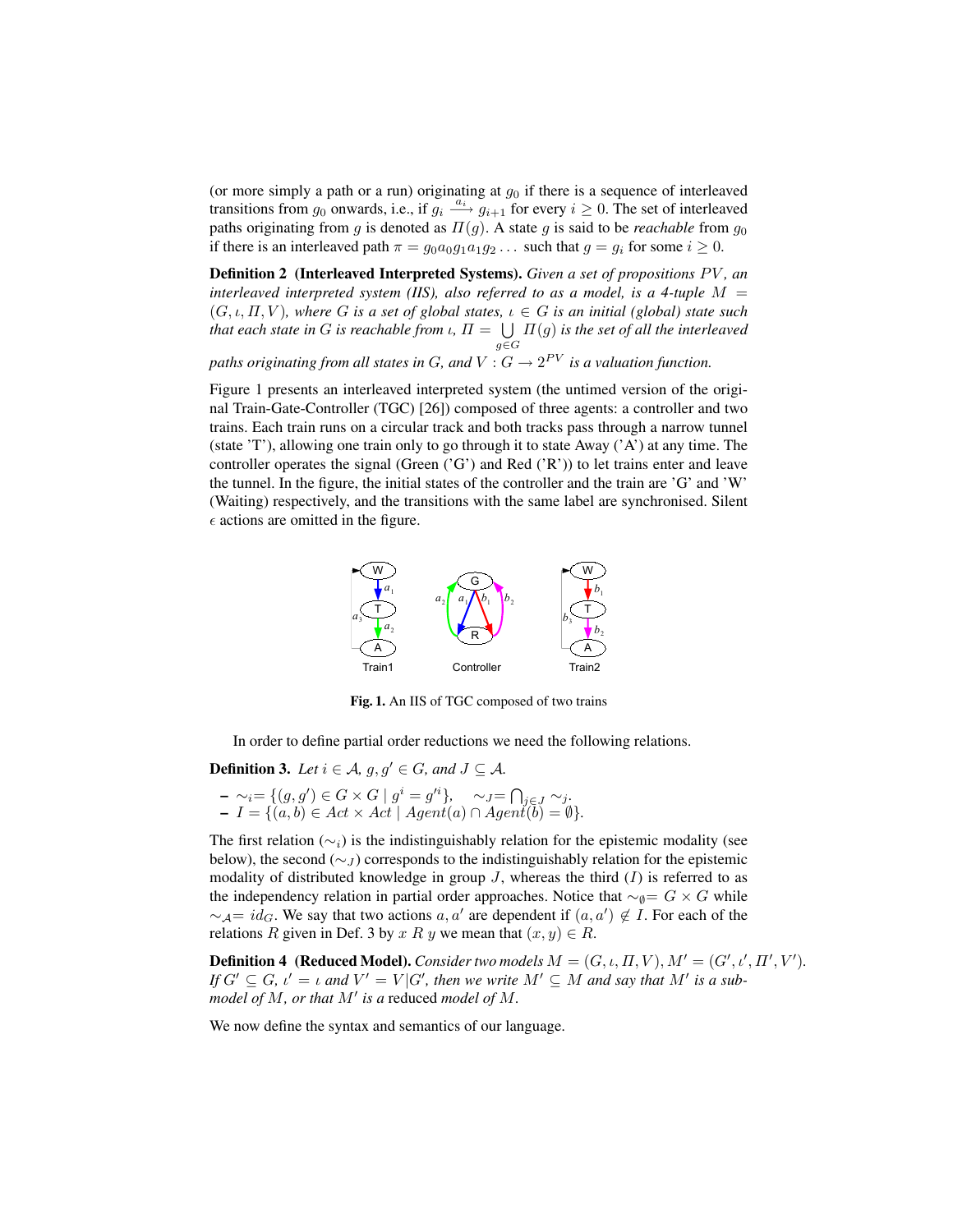#### 2.2 Syntax of CTL\*K $_{-X}$

Combinations of linear/branching time and knowledge have long been used in the analysis of temporal epistemic properties of systems [5, 9]. We recall the basic definitions here and adapt them to our purposes when needed. Let  $PV$  be a finite set of propositions. For generality, we first give a syntax of CTL\*K<sub> $-X$ </sub> and then restrict it to LTLK<sub> $-X$ </sub> and other sublanguages. The state and path formulas of  $CTL*K_{-X}$  are defined inductively as follows:

- S1. every member of PV is a state formula,
- S2. if  $\varphi$  and  $\psi$  are state formulas, then so are  $\neg \varphi$ ,  $\varphi \wedge \psi$ , and  $K_i\varphi$  ( $i \in \mathcal{A}$ ),
- S3. if  $\varphi$  is a path formula, then  $A\varphi$  and  $E\varphi$  are state formulas,
- P1. any state formula  $\varphi$  is also a path formula,
- P2. if  $\varphi$ ,  $\psi$  are path formulas, then so are  $\varphi \wedge \psi$  and  $\neg \varphi$ ,
- P3. if  $\varphi$ ,  $\psi$  are path formulas, then so is  $U(\varphi, \psi)$ .

The path quantifier A has the intuitive meaning "for all paths" whereas  $E$  stands for "there is a path". The operator  $U$  denotes the standard "until" modality.  $K_i$  denotes knowledge of agent i:  $K_i \phi$  is read as "agent i knows that  $\phi$ ". CTL\*K<sub>-X</sub> consists of the set of all state formulae. The following abbreviations will be used:  $true \stackrel{def}{=} \neg(p \land \neg p)$ , for some  $p \in PV$ ,  $F\varphi \stackrel{def}{=} U(true, \varphi)$ ,  $G\varphi \stackrel{def}{=} \neg F \neg \varphi$ . As standard, F represents the temporal operator of "eventually" (in the future) and  $G$  corresponds to "forever" (in the future). Given their intuitive interpretation, sometimes we call  $A, E$  state modalities, and  $K_i, U, G, F$  path modalities. We now define a variety of logics included in  $CTL*K_{-X}$ .

### Definition 5.

- *LTLK*<sup>−</sup>X⊂ *CTL\*K*<sup>−</sup><sup>X</sup> *is the fragment of CTL\*K*<sup>−</sup><sup>X</sup> *in which all modal formulas are of the form*  $A\varphi$ *, where*  $\varphi$  *does not contain the state modalities Aand E. We write* ϕ *instead of* Aϕ *if confusion is unlikely.*
- *ACTL\*K*<sup>−</sup>X⊂ *CTL\*K*<sup>−</sup><sup>X</sup> *is the fragment of CTL\*K*<sup>−</sup><sup>X</sup> *in which the state modality* E *does not appear in any formula and the negation only appears in subformulas not containing any state or path modalities.*
- *CTLK*<sup>−</sup>X⊂ *CTL\*K*<sup>−</sup><sup>X</sup> *is the fragment of CTL\*K*<sup>−</sup><sup>X</sup> *in which the state modalities A, E, and the path modalities U, F and G may only appear paired in the combinations* AU*,* EU*,* AF*,* EF*,* AG*, and* EG*.*
- *For any logic L and* J ⊆ A*, we write L*<sup>J</sup> *for the restriction of the logic L such that for each subformula*  $K_i\varphi$  *we have*  $i \in J$ *.*

Observe the logics CTLK and LTLK without next operators are subsets of the logics above.

#### 2.3 Semantics of CTL\*K $_{-x}$

Let  $M = (G, \iota, \Pi, V)$  be a model and let  $\pi = g_0 a_0 g_1 \cdots$  be an infinite path of G. Let  $\pi_i$  denote the suffix  $g_i a_i g_{i+1} \cdots$  of  $\pi$  and  $\pi(i)$  denote the state  $g_i$ . Satisfaction of a formula  $\varphi$  in a state g of M, written  $(M, g) \models \varphi$ , or just  $g \models \varphi$ , is defined inductively as follows: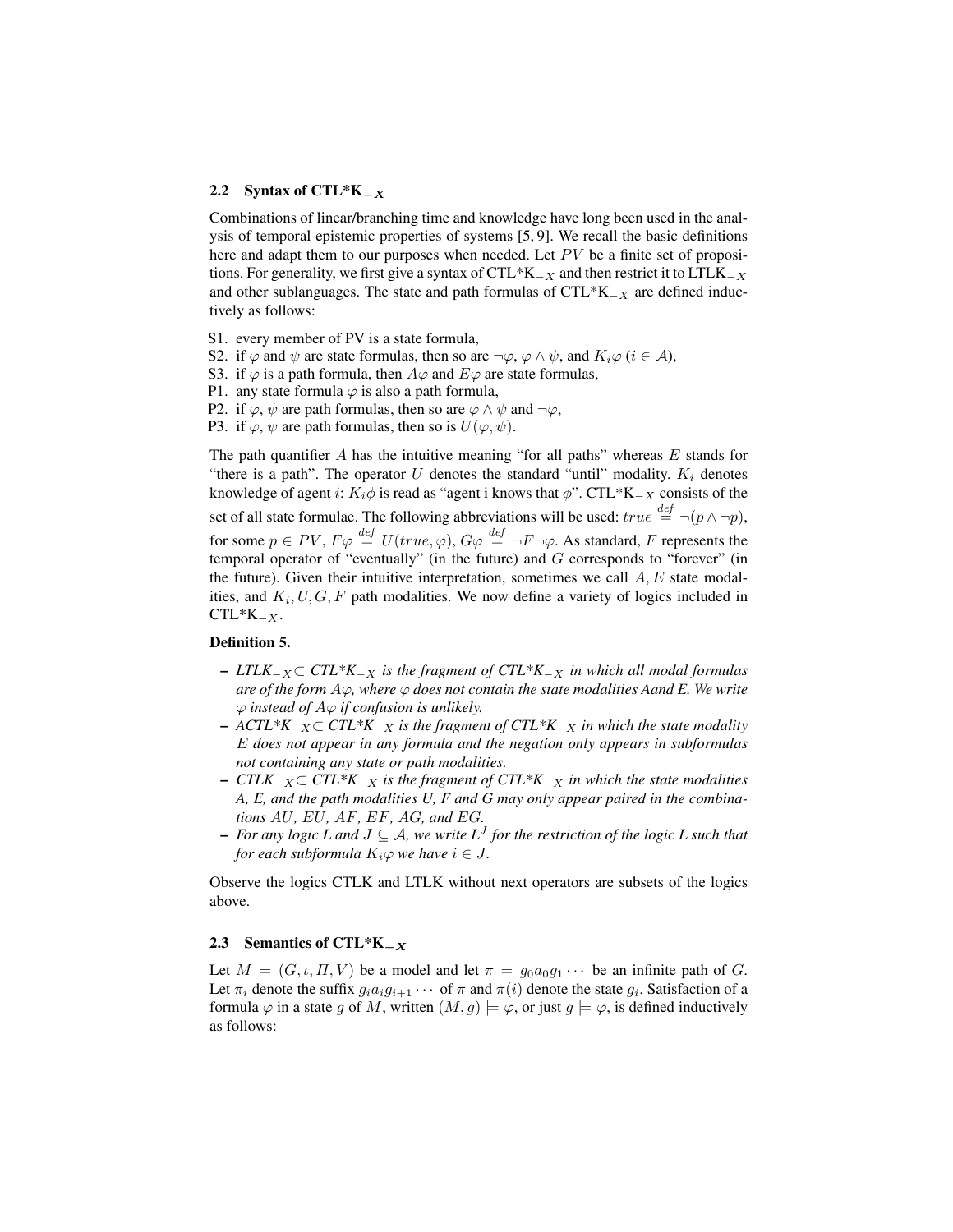S1.  $g \models q$  iff  $q \in V(g)$ , for  $q \in PV$ , S2.  $q \models \neg \varphi$  iff not  $q \models \varphi$ ,  $g \models \varphi \land \psi$  iff  $g \models \varphi$  and  $g \models \psi$ ,  $g \models K_i \varphi$  iff  $g' \models \varphi$  for every  $g' \in G$  such that  $g \sim_i g'$ , S3.  $g \models A\varphi$  iff  $\pi \models \varphi$  for every path  $\pi$  starting at g,  $g \models E\varphi$  iff  $\pi \models \varphi$  for some path  $\pi$  starting at g, P1.  $\pi \models \varphi$  iff  $g_0 \models \varphi$  for any state formula  $\varphi$ , P2.  $\pi \models \neg \varphi$  iff not  $\pi \models \varphi$ ;  $\pi \models \varphi \land \psi$  iff  $\pi \models \varphi$  and  $\pi \models \psi$ , P3.  $\pi \models U(\varphi, \psi)$  iff there is an  $i \geq 0$  such that  $\pi_i \models \psi$  and  $\pi_j \models \varphi$  for all  $0 \leq j < i$ .

## 3 Equivalences

We now proceed to give a notion of behavioural equivalence and to show this is preserved under the particular algorithm we introduce in the next section. To begin with we define a notion of action *invisibility*.

**Definition 6.** An action  $a \in Act$  is invisible in a model  $(G, \iota, \Pi, V)$  if whenever  $g \stackrel{a}{\longrightarrow}$ *g'* for any two states  $g, g' \in G$  we have that  $V(g) = V(g')$ .

*An action*  $a \in Act$  *is* J-invisible *in a model*  $(G, \iota, \overline{H}, V)$  *if whenever*  $g \stackrel{a}{\longrightarrow} g'$  *for any two states*  $g, g' \in G$  *we have that*  $V(g) = V(g')$  *and*  $g \sim_J g'$ *.* 

In other words, an action is invisible if its execution does not change the global valuation. An action is J-invisible if it is invisible and all local states in  $J$  are not changed by its execution (recall that all local states in  $A \setminus Agent(a)$  are not changed in the transition labelled with  $a$  either).

We denote the set of invisible (respectively, J-invisible) actions by  $Invis$  ( $Invis<sup>J</sup>$ , respectively), and we write  $Vis = Act \setminus Invis$  (respectively,  $Vis^J = Act \setminus Invis^J$ ) for the set of *visible* actions (*(J-)visible* actions, respectively).

**Definition 7.** Let  $\pi = g_0 a_0 g_1 a_1 \cdots$  be a (finite or infinite) path in a model M and  $J \subseteq A$ *. We define the* J-stuttering-free *projection*  $Pr_J(\pi)$  *of a path*  $\pi$  *inductively as follows:*

 $- Pr_J(g_0) = g_0;$  $- Pr_J(g_0 \cdots g_i) = Pr_J(g_1 \cdots g_i)$  if  $V(g_0) = V(g_1)$  and  $g_0 \sim_J g_1$ ;  $Pr_J(g_0 \ldots g_i) =$  $g_0 Pr_J(q_1 \ldots q_i)$  *otherwise.* 

# 3.1 Equivalence preserving LTLK $\frac{J}{X}$

Let  $M = (G, \iota, \Pi, V)$  and  $M' = (G', \iota', \Pi', V')$  be two models such that  $M' \subseteq M$ . In the following, we begin with the definition of *J-stuttering* among states. Then, we define *stuttering equivalence* of two paths  $\pi, \pi' \in \Pi$  and extend it to *J-stuttering equivalence*. Finally, we present the notion of *J-stuttering trace equivalence* over states.

#### Definition 8 (J-stuttering of States). *Two states*

 $g \in G$  and  $g' \in G'$  are J-stuttering, denoted with  $JKS(g, g')$ , if  $V(g) = V'(g')$  and  $g \sim_J g'$ .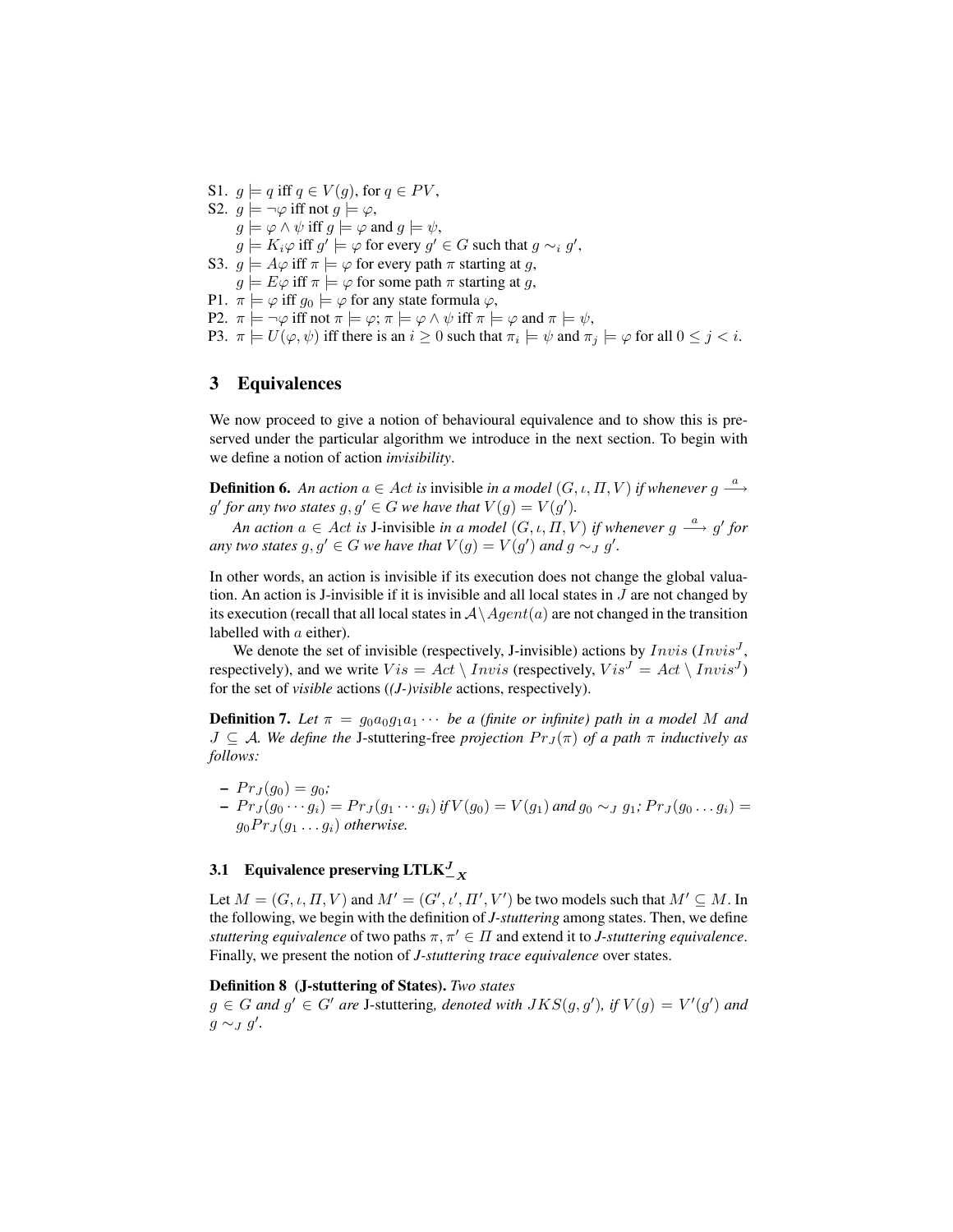**Definition 9** (Stuttering Equivalence). A path  $\pi$  in M and a path  $\pi'$  in M' are called stuttering equivalent,  $denoted \pi \equiv_s \pi'$ , if there exists a partition  $B_1,\,B_2 \dots$  of the states *of*  $\pi$ , and a partition  $B'_{1}$ ,  $B'_{2}$ ... *of the states of*  $\pi'$  *such that for each*  $j \geq 0$  *we have* that  $B_j$  and  $B'_j$  are nonempty and finite, and for every state  $g$  in  $B_j$  and every state  $g'$ *in*  $B'_{j}$  *we have*  $V(g) = V'(g')$ *.* 

**Definition 10 (J-stuttering Equivalence).** *Two paths*  $\pi$  *in* M *and*  $\pi'$  *in* M' are called **J**-stuttering equivalent, *denoted*  $\pi \equiv_{Jks} \pi'$ , *if*  $\pi \equiv_s \pi'$  *and for each*  $j \geq 0$  *and for every state* g in  $B_j$  and every state g' in  $B'_j$  we have g  $\sim_J g'$ ,

#### Definition 11 (J-stuttering Trace Equivalence).

*Two states* g *in* M *and* g 0 *in* M<sup>0</sup> *are said to be* J-stuttering trace equivalent*, denoted*  $g \equiv_{Jks} g'$ , if

- *1. for each infinite path*  $\pi$  *in* M *starting at g, there is an infinite path*  $\pi'$  *in*  $M'$  *starting at* g' such that  $\pi \equiv_{Jks} \pi'$ ;
- $2.$  for each infinite path  $\pi'$  in  $M'$  starting at  $g'$ , there is an infinite path  $\pi$  in  $M$  starting *at* g such that  $\pi' \equiv J_{ks} \pi$ .

*Two models* M *and* M' *are* J-stuttering trace equivalent *denoted*  $M \equiv_{Jks} M'$ , if  $\iota \equiv_{Jks} J'$ ι'.

The following theorem connects  $LTLK_{-X}^{J}$  with J-stuttering trace equivalence:

**Theorem 1.** Let M and M' be two J-stuttering trace equivalent models, where  $M' \subseteq$ M. Then,  $M, \iota \models \varphi$  iff  $M', \iota' \models \varphi$ , for any  $\mathit{LTLK}_{-X}^J$  formula  $\varphi$  over  $PV$ .

*Proof.* Part 1: First we prove that for each path  $\pi = g_0 a_0 g_1 a_1 \dots$  of M if  $a_i$  is Jinvisible, then  $M, \pi_i \models \varphi$  iff  $M, \pi_{i+1} \models \varphi$  for each LTLK $J_X$  formula  $\varphi$ .

By induction on the structure of  $\varphi$ . For  $\varphi \in PV$  the thesis follows directly from the definition of J-invisibility. The case of  $\land$  and  $\neg$  is straightforward. For  $\varphi = U(\phi, \psi)$  the thesis follows directly from the semantics of  $U$  and the inductive assumption. Consider  $\varphi = K_i \psi$ . If  $M, \pi_i \models \varphi$ , then it follows from  $\pi(i) \sim_J \pi(i + 1)$  that  $M, \pi_{i+1} \models \psi$  and since  $\sim_i$  is an equivalence relation we have  $M, \pi_{i+1} \models K_i \psi$ . A similar proof holds for  $M, \pi_{i+1} \models \varphi$  implies  $M, \pi_i \models \varphi$ .

Part 2: Now, we prove the theorem itself, also by induction on the complexity of  $\varphi$ . In fact, we prove a stronger result, i.e., that from  $g \equiv_{Jks} g'$ , it follows that  $M, g \models \varphi$  iff  $M', g' \models \varphi$ , for any LTLK $J_{-X}$  formula  $\varphi$  over PV.

(⇒): For  $\varphi \in PV$  the thesis follows directly from the definition of  $\sim_{Jks}$ . The cases of  $\wedge$  and  $\neg$  are straightforward. Consider  $\varphi = U(\phi, \psi)$  and a path  $\pi$  starting at g. We have  $\pi \models U(\phi, \psi)$ . Then, there is a path  $\pi'$  starting at g' such that  $\pi \equiv_{Jks} \pi'$ . By the inductive assumption we have that  $\pi \models \phi$  iff  $\pi' \models \phi$  and  $\pi \models \psi$  iff  $\pi' \models \psi$ . Since  $\pi \equiv_{Jks} \pi'$  we have that  $Pr_J(\pi)_i \models \phi$  iff  $Pr_J(\pi')_i \models \phi$  and  $Pr_J(\pi)_i \models \psi$  iff  $Pr_J(\pi')_i \models \psi$  for all  $i \geq 0$ . Thus, it follows from Part 1) that  $\pi' \models \varphi$ . So, clearly we have that if  $M, g \models U(\phi, \psi)$ , then  $M, g' \models U(\phi, \psi)$ .

Consider  $\varphi = K_i \psi$  and let  $M, g \models \varphi$ . Let  $G_{\psi} = \{g_1 \in G \mid g \sim_i g_1\}$ . Consider  $g'_1$  s.t.  $g' \sim_i g'_1$ . We have to show that  $M', g'_1 \models \psi$ . Since  $g \equiv_{Jks} g'$ , by transitivity of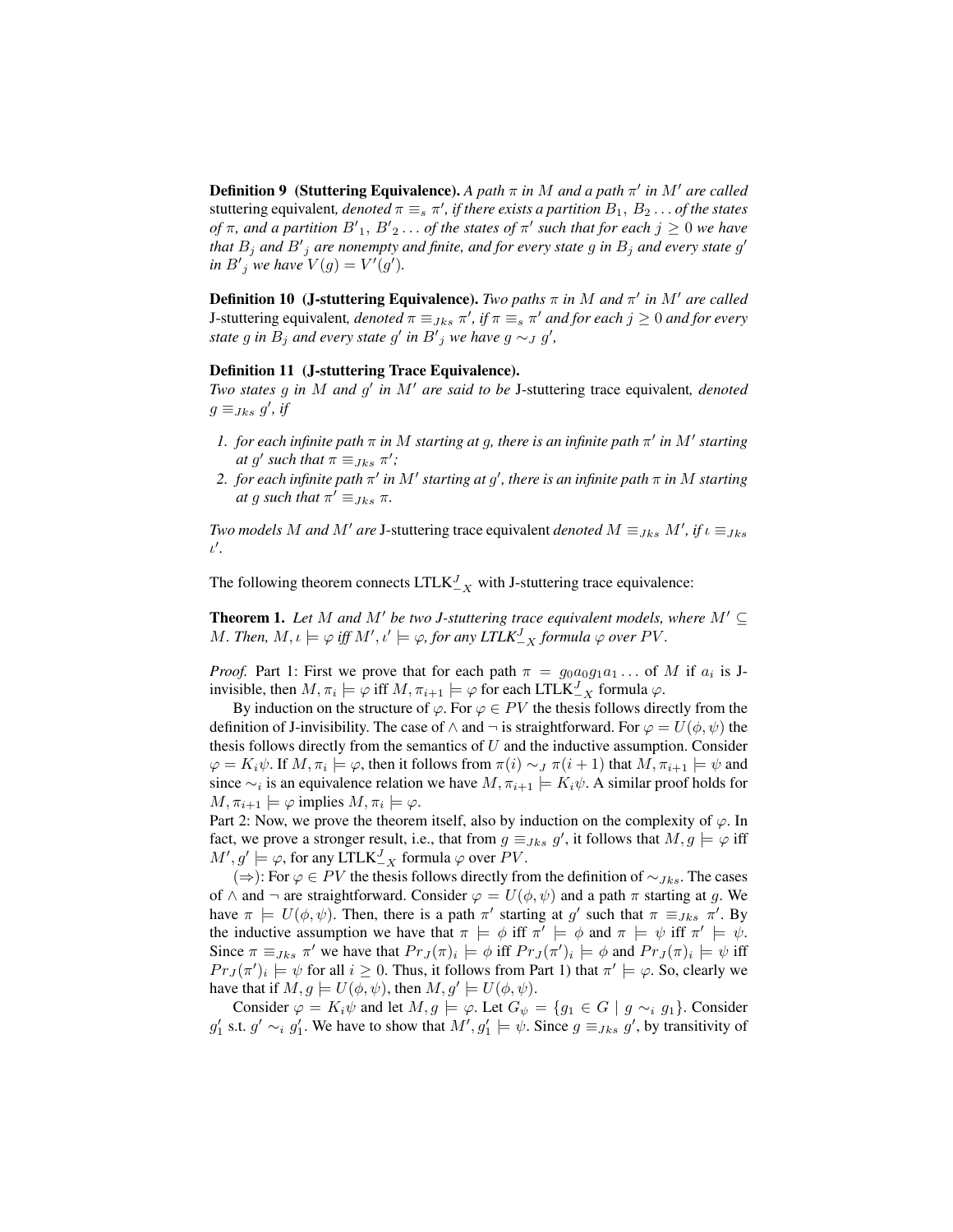$\sim_i$  we have that  $g'_1 \in G_\psi$ . So, clearly  $M, g'_1 \models \psi$ . As  $g'_1 \equiv_{Jks} g'_1$ , it follows from the inductive assumption that  $M', g_1' \models \psi$ . So, we get  $M', g' \models \varphi$ .

(←) We consider only the case of  $\varphi = K_i \psi$ . The proof for other cases is similar to  $(\Rightarrow)$ .

Let  $\varphi = K_i \psi$  and let  $M', g' \models \varphi$ . Let  $G'_{\psi} = \{g'_1 \in G' \mid g' \sim_i g'_1\}$ . Consider  $g_1$  s.t.  $g \sim_i g_1$ . We have to show that  $M, g_1 \models \psi$ . Consider a path in M starting at  $\iota$  which contains  $g_1$ . Since  $M \equiv_{Jks} M'$ , there is a path in  $M'$  starting at  $\iota'$ , which contains a state  $g'_2 \in G'$  such that  $g_1 \equiv_{Jks} g'_2$ . So,  $g'_2 \in G'_{\psi}$  by transitivity of  $\sim_i$ . Thus, clearly  $M', g_2' \models \psi$ . As  $g_1 \equiv_{Jks} g_2'$ , it follows from the inductive assumption that  $M, g_1 \models \psi$ . So,  $M, g \models \varphi$ .

# 3.2 Equivalences preserving ACTL\*K $_{-X}^J$  and CTL\*K $_{-X}^J$

As before let  $M = (G, \iota, \Pi, V)$  and  $M' = (G', \iota', \Pi', V')$  be two models such that  $M' \subseteq M$ . In the following, we begin with the definition of *J-stuttering (bi)-simulation* between  $M$  and  $M'$ . Then, we define *visible J-(bi)-simulation* between two models.

#### Definition 12 (J-stuttering simulation). *A relation*

 $\sim_{jss}$  ⊆  $G' \times G$  *is a* J-stuttering simulation *between two models* M and M' if the *following conditions hold:*

- 1.  $\iota' \sim_{jss} \iota$ ,
- 2. if  $g' \sim_{jss} g$ , then  $JKS(g, g')$  and for every path  $\pi$  of  $M$ , there is a path  $\pi'$  in  $M'$ , *a* partition  $B_1, B_2 \ldots$  of  $\pi$ , and a partition  $B'_1, B'_2 \ldots$  of  $\pi'$  such that for each  $j\geq 0$ ,  $B_j$  and  ${B'}_j$  are nonempty and finite, and every state in  $B'_j$  is related by  $\sim_{jss}$ *to every state in*  $B_j$ .

*A relation*  $\sim_{jss}$  *is a J*-stuttering bisimulation *if both*  $\sim_{jss}$  *and*  $\sim_{jss}^T$  (*T denotes transposition) are J-stuttering simulations.*

*Model M'* J-stuttering simulates *model M* ( $M \leq_{jss} M'$ ) if there is a J-knowledge *stuttering simulation between* M *and* M<sup>0</sup> *. Two models* M *and* M<sup>0</sup> *are called* J-stuttering simulation equivalent *if*  $M \leq_{jss} M'$  *and*  $M' \leq_{jss} M$ *. Two models* M *and* M' *are called* J-visible bisimulation equivalent *if there is a J-visible bisimulation between* M and  $M'$ .

The following theorem connects  $\text{ACTL}^* \text{K}_{-X}^J$  with J-stuttering simulation equivalence:

Theorem 2. Let M and M' be two J-stuttering simulation equivalent models. Then,  $M, \iota \models \varphi$  iff  $M', \iota' \models \varphi$ , for any  $ACTL*K_{-X}^J$  formula  $\varphi$  over PV.

*Proof.* J-stuttering simulation equivalence is clearly stronger than stuttering simulation equivalence, which preserves  $\text{ACTL}_{-X}^*$  [25]. Similarly to the proof of Theorem 1 one can show that  $\text{ACTL}^* \text{K}_{-X}^J$  is preserved by J-stuttering simulation equivalence.

**Theorem 3.** Let M and M' be two J-stuttering bisimilar models. Then,  $M, \iota \models \varphi$  iff  $M', \iota' \models \varphi$ , for any  $CTL*K_{-X}^J$  formula  $\varphi$  over PV.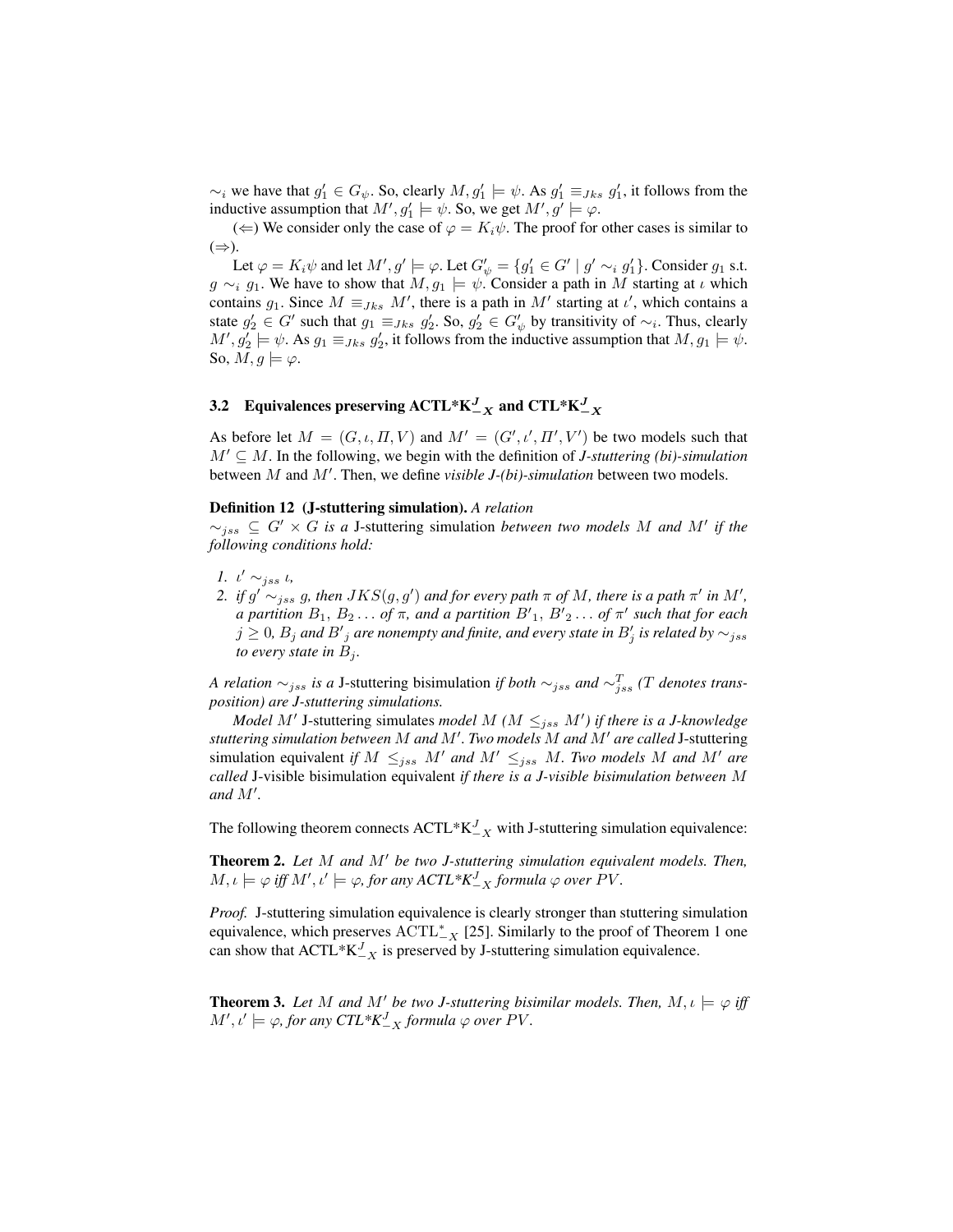*Proof.* J-stuttering bisimulation is clearly stronger than stuttering bisimulation, which preserves CTL<sup>\*</sup><sub>-X</sub> [7]. Similarly to the proof of Theorem 1 one can show that CTL\*K<sup>J</sup><sub>-X</sub> is preserved by J-stuttering bisimulation.

Next, we define two relations such that one is stronger than J-stuttering simulation, while the other one is stronger than J-stuttering bi-simulation. Both of them will be used for our partial order reductions.

#### Definition 13 (J-Visible Simulation). *A relation*

 $\sim_{jkvs}$  ⊆  $G' \times G$  *is a* J-visible simulation *between the states of two models* M *and* M' *if*

- $\iota' \sim_{jkvs} \iota$ , and  $\overline{\phantom{a}}$  *− if*  $g' \sim_{jkvs} g$ , then the following conditions hold: *1.*  $JKS(g, g')$ .
	- 2. If  $g \stackrel{b}{\longrightarrow} t$ , then either *b* is *J*-invisible and  $g' \sim_{jkvs} t$ , or there exists a path  $g' = g_0 \stackrel{a_0}{\longrightarrow} g_1 \stackrel{a_1}{\longrightarrow} \cdots \stackrel{a_{n-1}}{\longrightarrow} g_n \stackrel{b}{\longrightarrow} t'$  in M' such that  $g_i \sim_{jkvs} g$  for  $i \leq n$ ,  $a_i$  is *J*-invisible for  $i < n$  and  $t' \sim_{jkvs} t$ .
	- *3. If there is an infinite path*  $g = t_0 \stackrel{b_0}{\longrightarrow} t_1 \stackrel{b_1}{\longrightarrow} \cdots$ , where  $b_i$  is *J*-invisible and  $g' \sim_{jkvs} t_i$  for  $i \geq 0$ , then there exists an edge  $g' \stackrel{c}{\longrightarrow} g''$  such that c is *J*-invisible and  $g'' \sim_{jkvs} t_j$  for some  $j > 0$ .

*A relation*  $\sim_{jkvs}$  *is a* J-visible bisimulation *if both*  $\sim_{jkvs}$  *and*  $\sim_{jkvs}^T$  *are J-visible simulations.*

*Model M'* J-visible simulates *model M (denoted M*  $\leq_{jkvs} M'$ *) if there is a Jvisible simulation between the states of* M and M'. Two models M and M' are called J-visible simulation equivalent *if*  $M \leq_{jkvs} M'$  *and*  $M' \leq_{jkvs} M$ *. Two models* M *and* M' are called J-visible bisimulation equivalent *if there is a J-visible bisimulation between the states of the two models.*

It is quite straightforward to show that J-visible bisimulation (simulation) is stronger that J-stuttering bisimulation (simulation, resp.).

This concludes our analysis of equivalences preserving LTLK<sub> $-X$ </sub>, ACTL\*K<sub> $-X$ </sub>, and CTLK<sub> $-X$ </sub>. For each of the above mentioned logics, we now give an algorithm that for a given MAS and a formula returns a reduced model. By means of the theorems we show that the reduced model is equivalent to the full one.

#### 4 Partial order reductions

As mentioned above, the idea of verification by model checking with partial order reduction is to define an algorithm that given a model can produce a smaller model provably validating the same formulae of interest. This requires a notion of equivalence between models. For the case of  $LTLK_{-X}^{J}$  we show below that the notion of J-stuttering trace equivalence presented above suffices. With respect to branching time, for CTL\*K<sub> $-X$ </sub> (ACTL\*K<sub> $-X$ </sub>, respectively) we show we can use J-visible bisimulation (J-visible simulation equivalence, respectively). The algorithm presented explores the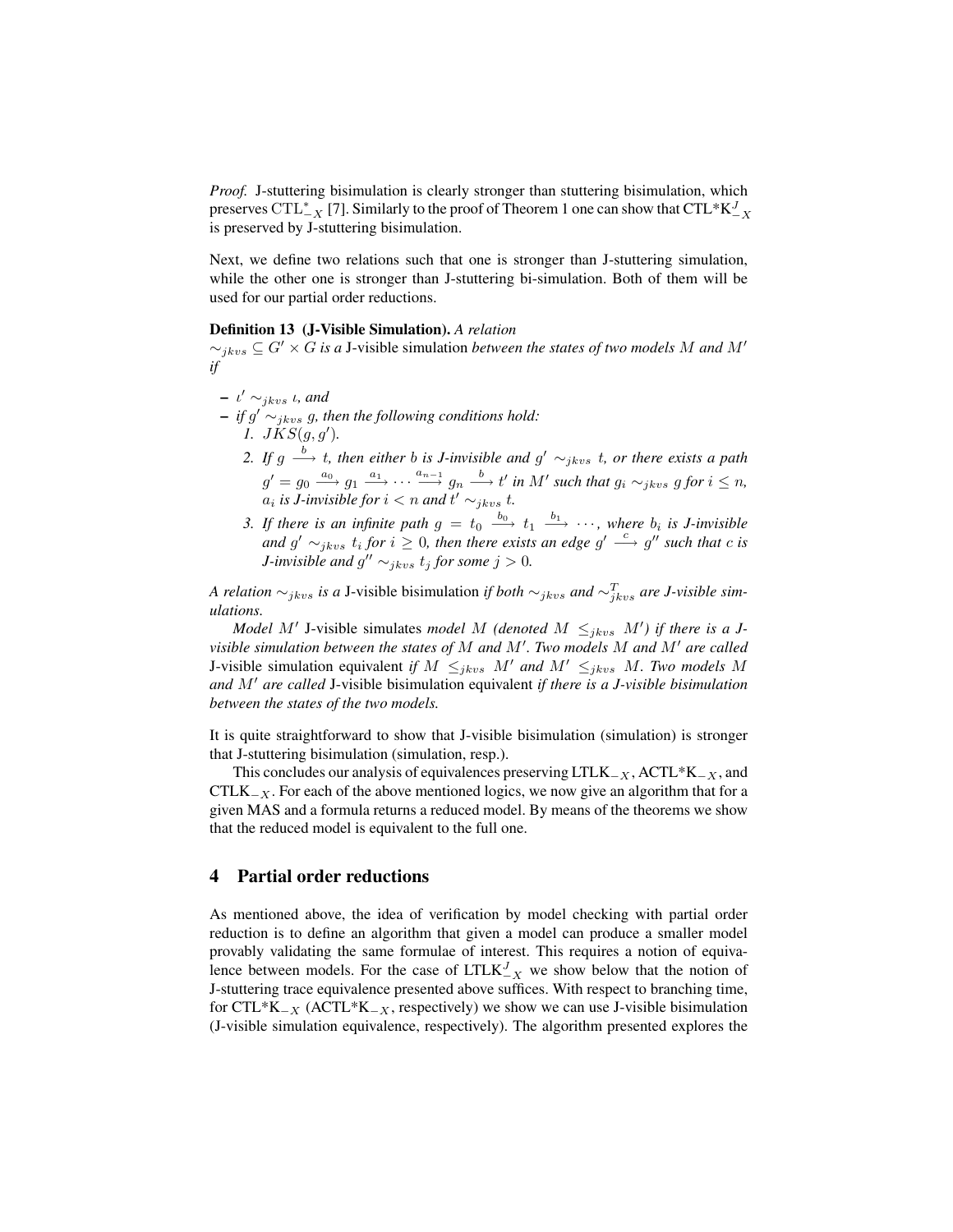given model and returns a reduced one. Traditionally, in partial order reduction the exploration is carried out either by depth-first-search (DFS) (see [7]), or double-depthfirst-search (DDFS) [4].

In this context DFS is used to compute paths that will make up the reduced model by exploring systematically the possible computation tree and selecting only some of the possible paths generated. In the following, a stack represents the path  $\pi$  =  $g_0a_0g_1a_1 \cdots g_n$  currently being visited. For the top element of the stack  $g_n$  the following three operations are computed in a loop:

- 1. The set  $en(g_n) \subseteq Act$  of enabled actions (not including the  $\epsilon$  action) is identified and a subset  $E(g_n) \subseteq en(g_n)$  of possible actions is heuristically selected (see below).
- 2. For any action  $a \in E(g_n)$  compute the successor state g' such that  $g_n \stackrel{a}{\rightarrow} g'$ , and add g' to the stack thereby generating the path  $\pi' = g_0 a_0 g_1 a_1 \cdots g_n a g'$ . Recursively proceed to explore the submodel originating at  $g'$  in the same way by means of the present algorithm beginning at step 1.
- 3. Remove  $g_n$  from the stack.

The algorithm begins with a stack comprising of the initial state and terminates when the stack is empty. The model generated by the algorithm is a submodel of the original. Its size crucially depends on the ratio  $E(g)/en(g)$ . Clearly, if  $E(g) = en(g)$  for all g explored there is no reduction, and the algorithm returns the whole model. The choice of  $E(q)$  is constrained by the class of properties that must be preserved. In the rest of this section, we present the criteria based on the J-stuttering trace equivalence for the choice of  $E(q)$  and give details of the DFS algorithm implementing them.

# **4.1** Preserving  $LTLK_{-X}^J$

In the sequel, let  $\phi$  be a  $\text{LTLK}_{-X}^{J}$  formula to be checked over the model  $M$  with  $J \subseteq \mathcal{A}$ such that for each subformula  $K_i\varphi$  contained in  $\phi$ ,  $i \in J$ , and let M' be a submodel of  $M$ , generated by the algorithm. The states and the actions connecting states in  $M'$ define a directed *state graph*. We give conditions defining a heuristics for the selection of  $E(g)$  (such that  $E(g) \neq en(g)$ ) while visiting state g in the algorithm below.

- C1 No action  $a \in Act \setminus E(g)$  that is dependent (see Definition 3) on an action in  $E(g)$ can be executed before an action in  $E(q)$  is executed.
- C2 For every cycle in the constructed state graph there is at least one node  $g$  in the cycle for which  $E(g) = en(g)$ , i.e., for which all the successors of g are expanded.
- C3 All actions in  $E(q)$  are invisible (see Definition 6).
- CJ For each action  $a \in E(g)$ ,  $Agent(a) \cap J = \emptyset$ , i.e., no action in  $E(g)$  changes local states of the agents in J.

The conditions C1−C3 are inspired from [22], whereas as we note below CJ is aimed at preserving the truth value of subformulae of the form  $K_i\varphi$  for  $i \in J$ .

**Theorem 4.** Let M be a model and  $M' \subseteq M$  be the reduced model generated by the *DFS algorithm described above in which the choice of*  $E(g')$  *for*  $g' \in G'$  *is given by* C1, C2, C3, CJ *above. The following conditions hold:*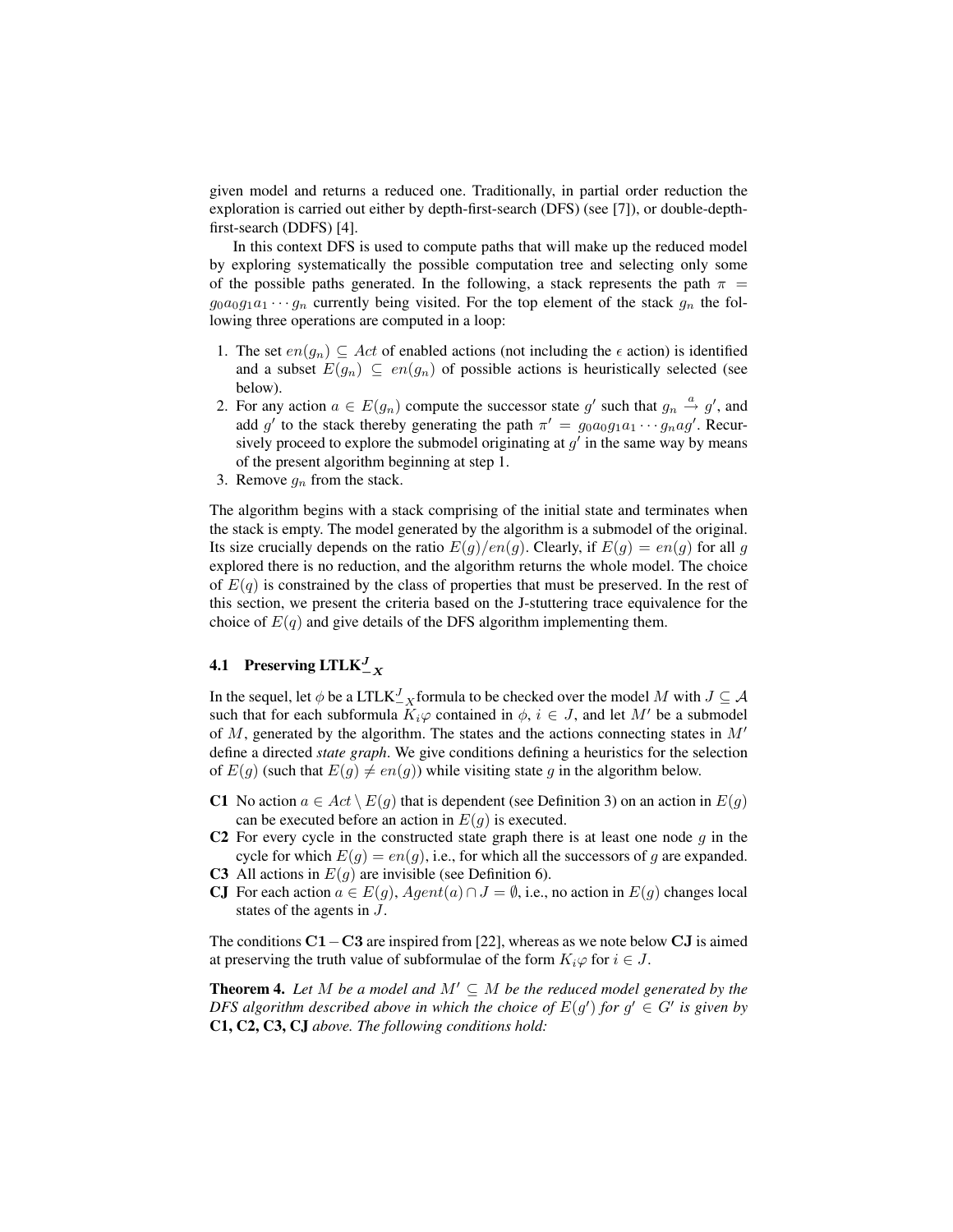- M *and* M<sup>0</sup> *are J-stuttering trace equivalent;*
- $M \models \phi \text{ iff } M' \models \phi, \text{ for any } \phi \in \text{LTLK}_{-X}^J.$

*Proof.* Although the setting is different it can be shown similarly to Theorem 3.11 in [23] that the conditions C1, C2, C3 guarantee that the models  $M$  and  $M'$  are stuttering equivalent. More precisely, for each path  $\pi = g_0 a_0 g_1 a_1 \cdots$  with  $g_0 = \iota$  in M there is a stuttering equivalent path  $\pi' = g'_0 a'_0 g'_1 a'_1 \cdots$  with  $g'_0 = \iota$  in M' and a partition  $B_1, \ldots, B_j, \ldots$  of the states of  $\pi$  and a partition  $B'_1, \ldots, B'_j, \ldots$  of the states of  $\pi'$ satisfying for each  $i, j \geq 0$  the following two conditions:

- I. if  $g_i \stackrel{a}{\longrightarrow} g_{i+1}$  is a transition such that  $g_i, g_{i+1} \in B_j$ , then  $a \in Invis$ , and if  $g_i'$  $a' \rightarrow g'_{i+1}$  is a transition such that  $g'_i, g'_{i+1} \in B'_j$ , then  $a' \in Invis$ ,
- II. if  $g_i \xrightarrow{a} g_{i+1}$  is a transition such that  $g_i \in B_j$  and  $g_{i+1} \in B_{j+1}$ , and  $g'_{i'} \xrightarrow{a'} g'_{i'+1}$  is a transition such that  $g'_{i'} \in B'_j$  and  $g'_{i'+1} \in B'_{j+1}$ , then  $a = a'$ .

Given condition CJ, for any two states  $g, g'$  in  $B_j$  or in  $B'_j$  we have that  $JKS(g, g')$ . Moreover, from the above and condition  $II$  one can show by induction that for each state  $g \in B_j$  and  $g' \in B'_j$  we have  $JKS(g, g')$ . Since,  $M' \subseteq M$ , we get that the models  $M$  and  $M'$  are J-stuttering trace equivalent. The second part of the theorem follows from this and Theorem 1.

#### 4.2 Preserving  $\text{ACTL*K}_{-X}$  and  $\text{CTL*K}_{-X}$

Next, let  $\phi$  be a ACTL\*K<sub>-X</sub> or a CTL\*K<sub>-X</sub> formula to be checked over the model M with  $J \subseteq A$  such that for each subformula  $K_i\varphi$  contained in  $\phi, i \in J$ , and let M' be a submodel of  $M$ , generated by the algorithm above. We now give additional conditions, which together with C1 - C3, CJ, define a heuristics for the selection of  $E(g)$  (such that  $E(g) \neq en(g)$ ) while visiting state g

- C3'  $E(g)$  contains all the J-visible actions of  $en(g)$ ;  $en(g) \cap Vis^J \neq \emptyset$ , i.e., there is at least one J-visible action in  $en(g)$ .
- C4  $E(q)$  is a singleton set.
- C5  $E(g)$  contains all the actions starting an infinite J-invisible path from g in M.

The above conditions are inspired from [25].

**Theorem 5.** Let M be a model and  $M' \subseteq M$  be the reduced model generated by a *DFS algorithm described above.*

- *a*) If the choice of  $E(g')$  for  $g' \in G'$  is given by the conditions **C1, C2, C3'***, and* **C5***, then*
	- *M* and *M'* are *J-visible simulation equivalent*,
	- $M \models \phi$  *iff*  $M' \models \phi$ , for any  $\phi \in ACTL^*K_{-X}^J$ .
- *b*) If the choice of  $E(g')$  for  $g' \in G'$  is given by the conditions **C1, C2, C3, C4**, and CJ*, then*
	- *M* and *M'* are *J-visible bisimilar*,
	- $M \models \phi$  *iff*  $M' \models \phi$ *, for any*  $\phi \in \mathit{CTL}^*K^J_{-X}$ *.*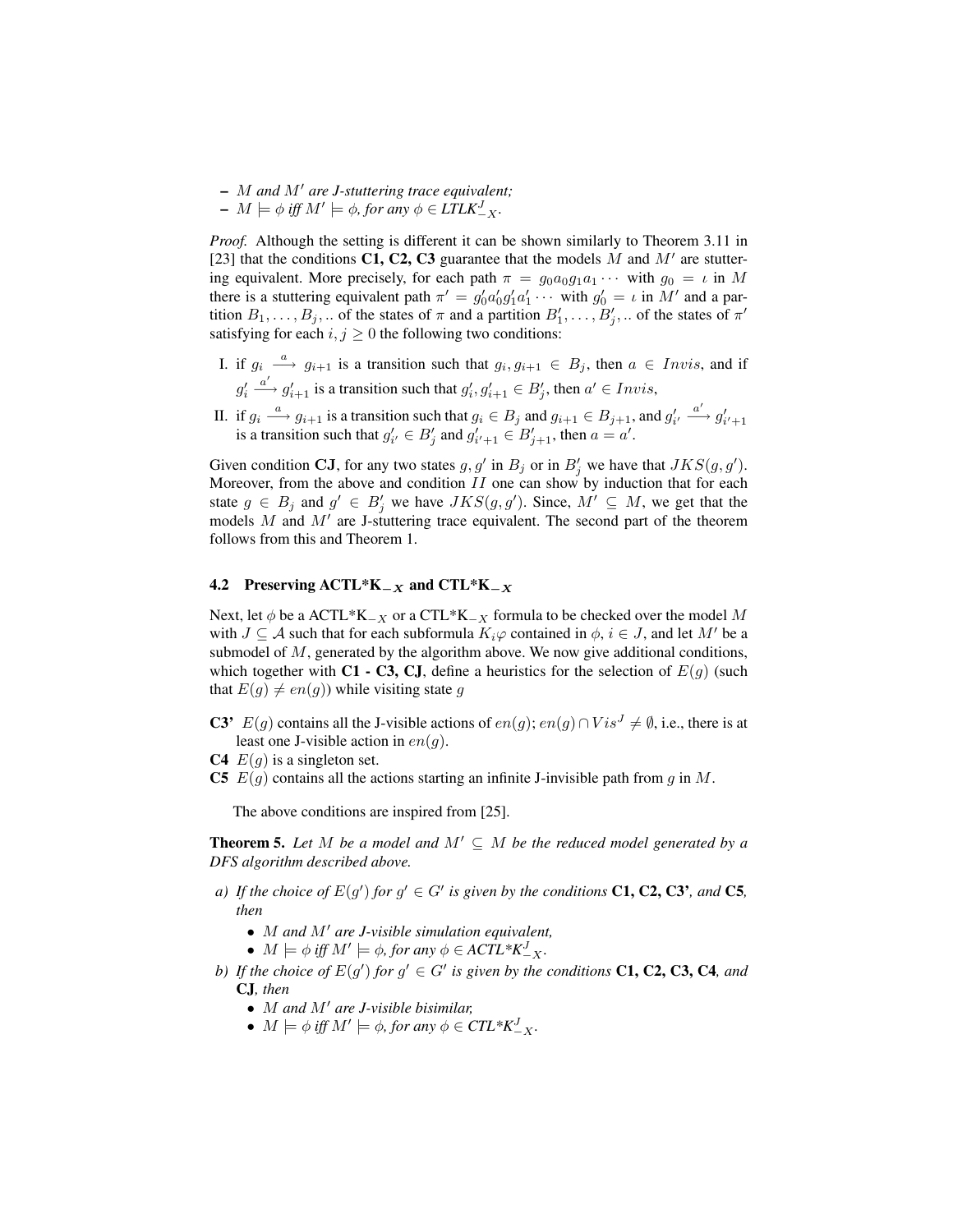*Proof.* (sketch) Part a): Since  $M'$  is a sub-model of M, it is obvious that M J-visible simulates M'. In order to show the opposite, define the following relation:  $\sim \mathcal{L} G' \times G$ by  $g' \sim g$  iff there exists a path  $g' = g_0 \stackrel{a_0}{\longrightarrow} g_1 \stackrel{a_1}{\longrightarrow} \cdots \stackrel{a_{n-1}}{\longrightarrow} g_n = g$  such that  $a_i$  is J-invisible for all  $i < n$ . Let  $\approx \infty \cap (G' \times G)$ . In [25] it is shown that if the reduction algorithm uses the conditions C1, C2, and the conditions weaker than C3', C5 (visibility is used instead of J-visibility), then the relation weaker than  $\approx$  is a visible simulation. Notice that with the change of visibility to J-visibility in the conditions,  $\approx$ can be proved to be a J-visible simulation.

Part b:) Define  $\sim \subseteq G \times G$  by  $g \sim g'$  iff there exists a path  $g_0 \stackrel{a_0}{\longrightarrow} g_1 \stackrel{a_1}{\longrightarrow} \ldots \stackrel{a_{n-1}}{\longrightarrow}$  $g_n = g'$ , with  $g_0 = g$  such that  $a_i$  is J-invisible and  $\{a_i\}$  satisfies the condition C1 from state  $g_i$  for  $0 \le i < n$ . Consider  $\approx \infty$   $(G \times G')$ . It is shown in [7] that the relation weaker than  $\approx$  is a visible bisimulation. By slightly modifying the original proof, one can show that  $\approx$  is a J-visible bisimulation.

#### 4.3 The DFS-POR algorithm

We now give details of the DFS algorithm implementing conditions C1, C2, C3, and CJ for the choice of  $E(q)$ . We use two stacks:  $Stack1$  represents the stack described above containing the global states to be expanded, whereas Stack2 represents additional information required to ensure condition C2 is satisfied, i.e., each element in  $Stack2$  is the depth of  $Stack1$  when its top element is fully explored. Initially,  $Stack1$ contains the initial state, whereas  $Stack2$  is empty.  $G$  is the set of the visited states. The algorithm DFS-POR does not generate the minimal J-stuttering equivalent model; however its computation overheads are negligible and, as we show in the section below, it is J-stuttering equivalent and produces attractive results in several cases.

In the algorithm, the function  $Top(s)$  returns the top element of the stack s;  $Push(s, e)$ pushes the element e onto the top of the stack s;  $Pop(s)$  removes the top element of the stack s;  $Element(s, i)$  returns the *i*-th element of the stack s;  $Depth(s)$  returns the depth (size) of the stack s;  $Successor(g, a)$  returns the successor g' such that  $g \stackrel{a}{\rightarrow} g'$ .

Line 2 is used to detect a cycle. This can be implemented in the time complexity  $\mathcal{O}(1)$  by using a hash table to index the state in  $Stack1$ . If a cycle is found, we check whether at least one state is expanded fully in the cycle. This check is done in line 4 by comparing the top element of  $Stack2$  and the index i of the repeated state in  $Stack1$ . If the check fails, we set reexplore to true in order to fully expand the top state  $q$  in Stack1 to satisfy condition **C2**.

The lines 15-21 look for an action that is neither visible nor J-visible, and is independent of any other actions in  $en(q)$ . A set composed of such an action satisfies the conditions C1, C3 and CJ. If no such action exists, we simply explore all enabled actions. This could be improved by searching for an appropriate subset of  $en(g)$  to expand (e.g., [22] could be a starting point). In case  $E(g) = en(g)$ , we push the current depth of  $Stack1$  onto the top of  $Stack2$  for checking C2. When all actions in  $E(q)$  are visited, we remove the top element of  $Stack1$  and  $Stack2$  properly.

We stress that DFS-POR is of *linear complexity* in the size of an IIS and the reduced model constructed.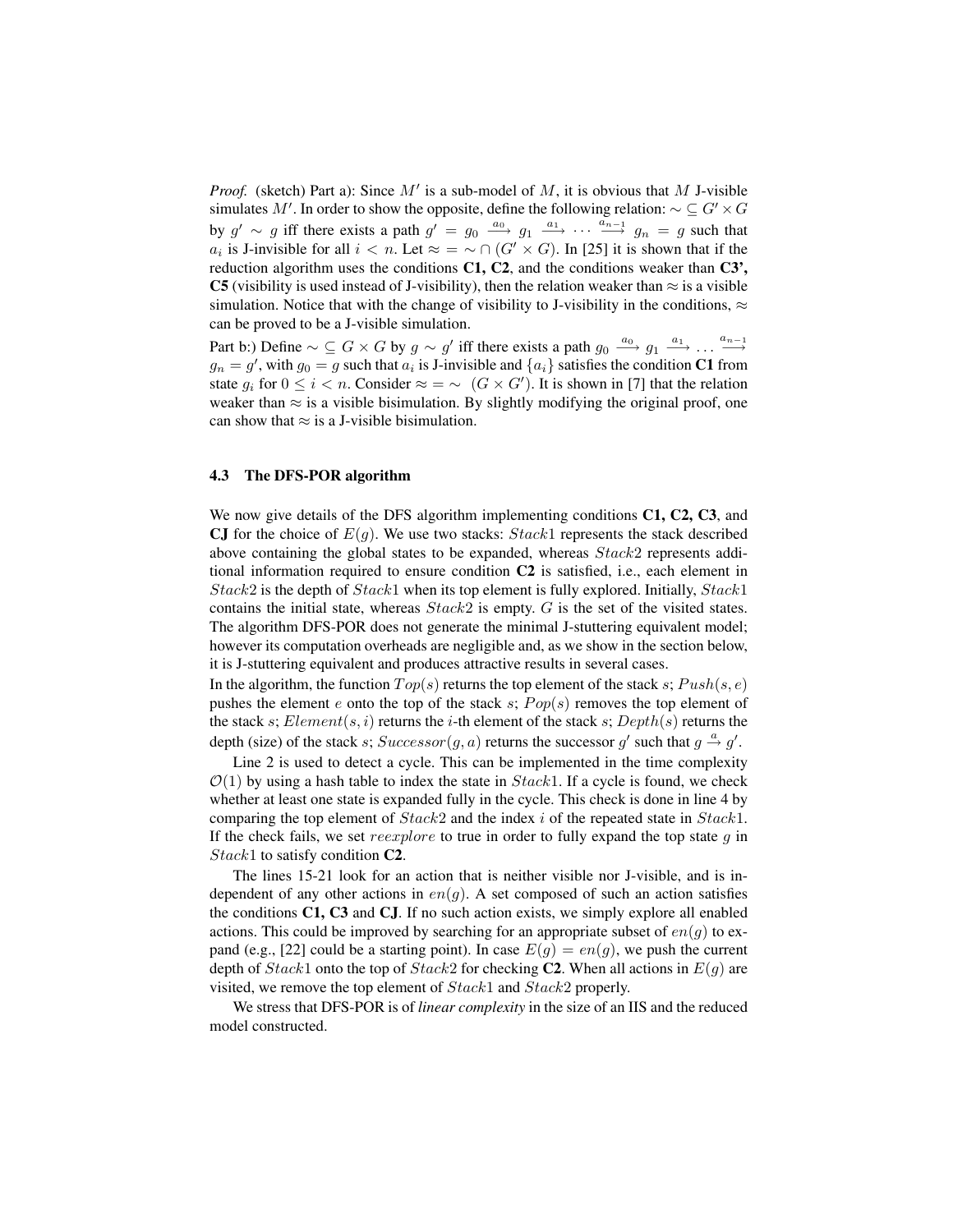## Algorithm 1 DFS-POR ()

1:  $g \leftarrow Top(Stack1); \, reexplore \leftarrow false;$ 2: if  $g = Element(Stack1, i)$  then 3:  $depth \Leftarrow Top(Stack2);$ 4: if  $i > depth$  then 5:  $reexplore \Leftarrow true;$ 6: else 7:  $Pop(Stack1);$  return; 8: end if 9: end if 10: if  $reexplore = false$  and  $g \in G$  then 11:  $Pop(Stack1);$  return; 12: end if 13:  $G \Leftarrow G \cup \{g\}$ ;  $E(g) \Leftarrow \emptyset$ ; 14: if  $en(g) \neq \emptyset$  then 15: if  $reexplore = false$  then 16: **for all**  $a \in en(g)$  **do** 17: **if**  $a \notin Vis$  and  $a \notin Vis_J$  and  $\forall b \in en(g) \setminus \{a\} : (a, b) \in I$  then 18:  $E(g) \Leftarrow \{a\};$  break; 19: end if 20: end for 21: end if 22: if  $E(g) = \emptyset$  then  $E(g) \Leftarrow en(g)$ ; end if 23: if  $E(g) = en(g)$  then 24:  $Push(Stack2, Depth(Stack1));$ 25: end if 26: for all  $a \in E(g)$  do  $27:$  $\ell' \Leftarrow Successor(g, a); Push(Stack1, g');$  DFS-POR(); 28: end for 29: end if 30:  $depth \Leftarrow Top(Stack2);$ 31: if  $depth = Depth(Stack1)$  then  $Pop(Stack2)$ ; end if 32:  $Pop(Stack1);$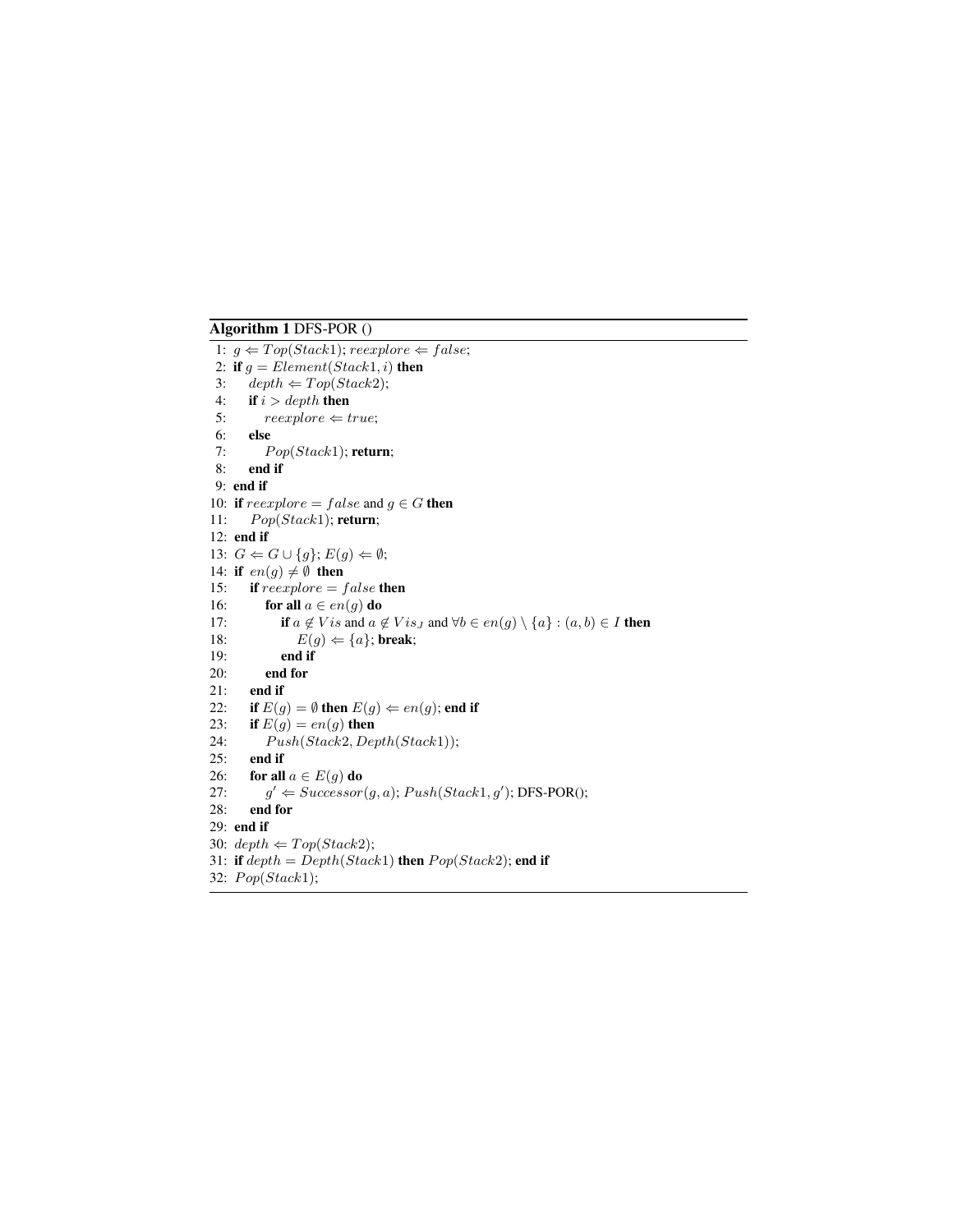To add C4 to the algorithm (to preserve  $\text{CTL}^* \text{K}_{-X}^J$ ), we simply change line 18 to be  $E(g) \leftarrow E(g) \cup \{a\}$ , and change the condition in line 22 to  $|E(g)| \neq 1$ , where  $|E(g)|$  is the cardinality of  $E(g)$ .

In order to adapt the algorithm for preserving ACTL\* $K_{-X}^J$ , we need to replace the for statement starting at line 16 with the following code.

| Algorithm 2 Checking C3' and C5                                  |              |               |  |       |  |       |      |  |
|------------------------------------------------------------------|--------------|---------------|--|-------|--|-------|------|--|
| 1: $E(g) \Leftarrow (en(g) \cap Vis_J);$                         |              |               |  |       |  |       |      |  |
| 2: $E(a)$                                                        | $\Leftarrow$ | $E(q)$ $\cup$ |  | $\{a$ |  | en(q) | E(q) |  |
| <i>action</i> a starts a loop composed of J-invisible actions }; |              |               |  |       |  |       |      |  |
| 3: $E(g) \leftarrow DependentOf(E(g), en(g) \setminus E(g));$    |              |               |  |       |  |       |      |  |

DependentOf(X1, X2) recursively computes the set  $X' \subseteq X1 \cup X2$  such that for all  $a \in X'$ , either  $a \in X1$  or there exists a set of actions  $\{a_1, \ldots, a_m\} \subseteq X'$  with  $(a_i, a_{i+1}) \notin I$  (1  $\leq i < m$ ) and  $a = a_1, a_m \in X1$ . As proposed in [25], an action starts an infinite J-invisible path if it starts a local infinite invisible path in the local state space of each agent of J. Here a local infinite invisible path consists of only invisible actions from the agent, ignoring synchronisations with other agents.

## 5 Experimental Results

In order to evaluate the results above, we have implemented the DFS-POR algorithms to verify specification properties in LTLK<sup>J</sup><sub>-X</sub>, ACTL\*K<sub>-X</sub>, and CTL\*K<sup>J</sup><sub>-X</sub>. In doing so we are encouraged by the observation of the preceding section that the algorithm's complexity is linear both in the length of the formula and the size of a model. We have conducted experiments for three systems: the TGC of Section 2.1, the Dining Cryptographers (DC) [2], and the Write-Once cache coherence protocol (WO) [32, 33], discussed below. Starting with TGC, we tested the property expressing that whenever the train 1 is in the tunnel, it knows that no other train is in the tunnel at the same time:  $AG$ (in\_tunnel<sub>1</sub>  $\rightarrow$   $K_{\text{train}_1} \wedge_{i=2}^n$  ¬in\_tunnel<sub>i</sub>), under the assumption that where *n* is the number of trains in the system, and the atomic proposition in tunnel<sub>i</sub> holds in the states where the train i is in the tunnel<sup>5</sup>. In the case of the LTLK $_{-X}^{J}$  algorithm, we found that the size of the reduced state space  $R(n)$  given by the algorithm is a function of the number of trains n, for  $1 \le n \le 10$ . This is compared to the size of the full state space  $F(n)$  below:

- 
$$
F(n) = c_n \times 2^{n+1}
$$
, for some  $c_n > 1$ ,  
-  $R(n) = 3 + 4(n - 1)$ .

Note that the reduced state space is *exponentially smaller* than the original one. We also found that the algorithm for  $\text{CTL}^* \text{K}_{-X}^J$  gives the same reduction as the one for LTLK<sup>J</sup><sub> $-X$ </sub>. However, we found that the ACTL<sup>\*</sup>K<sup>J</sup><sub> $-X$ </sub> variant does not produce any reduction. The reason is that there is an invisible loop in the controller and the trains.

<sup>&</sup>lt;sup>5</sup> In the case of LTLK<sup>J</sup><sub> $-X$ </sub> tests substitute AG with G in the formulas.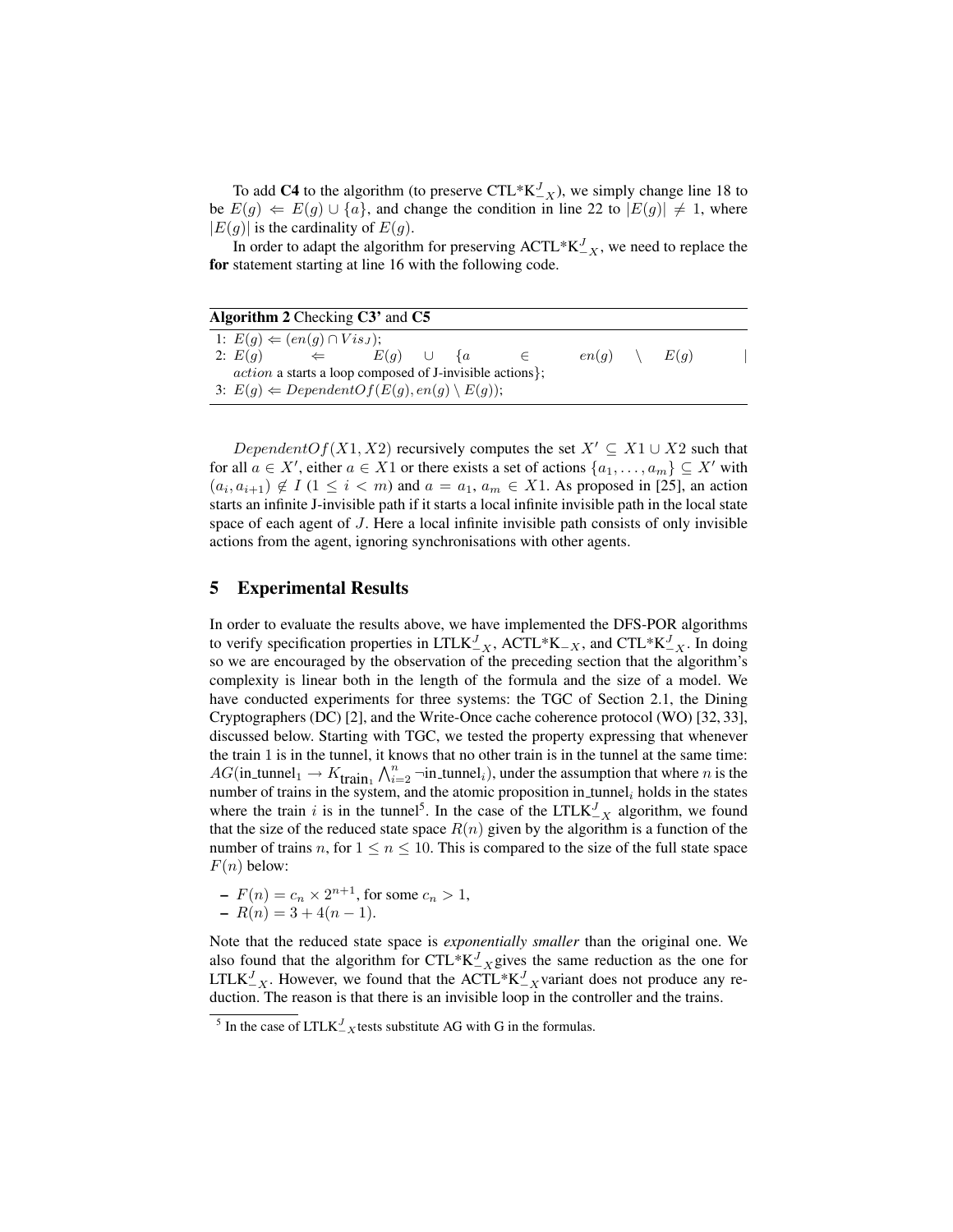As regards the DC scenario, we analysed a version with an arbitrary number of cryptographers. As in the original scenario [2] after all coins have been flipped each cryptographer observes whether the coins he can see fell on the same side or not. If he did not pay for dinner he states what he sees; if he did he states the opposite. Since our model is interleaved we assume the announcements are made in sequence; this does not affect the scenario. We used the algorithms to reduce the models preserving the specification [15]:

$$
AG((\text{odd} \wedge \neg \text{pay}_1) \neg ((K_{\text{crypt}_1} \bigvee^n_{i=2} \text{pay}_i) \wedge (\bigwedge^n_{i=2} \neg K_{\text{crypt}_1} \text{pay}_i))),
$$

number of announcements for different sides of the coins were paid, and the atomic proposition pay<sub>i</sub> holds when cryptographer i is the payer. Table 1 displays the sizes of the full and reduced state spaces and the execution times (in seconds) on an AMD Opteron clocked at 2.2GHz with 8GB memory running a vanilla Linux kernel 2.6.30. Notice that we get a substantial, certainly, more than linear, reduction in the number of states. In this case, we found the algorithm for  $\text{CTL}^* \text{K}_{-X}^J$  brought negligible benefits of less than 1%.

| N              | Full space           |           | $LTLK_{-X}^J$ |             | $\text{ACTL}^* \text{K}^J_{-X}$ |           |  |
|----------------|----------------------|-----------|---------------|-------------|---------------------------------|-----------|--|
|                |                      | size time |               | $size$ time |                                 | sizeltime |  |
| 3              | 864                  | 0.41      |               | 448 0.12    |                                 | 320 0.27  |  |
| $\overline{4}$ | 6480                 | 0.49      | 2160 0.18     |             | 1760 0.30                       |           |  |
| 5              | 46656                | 4.6       | 9984          | 1.8         | $\overline{9600}$               | 1.5       |  |
| 6              | 326592               | 44        | 45248         | 6.8         | 51072                           | 7.7       |  |
| 17             | 2239488              |           | 465 202752    | 39          | 264192                          | 57        |  |
| 8              | 15116544 4723 900864 |           |               |             | 228 1331712 380                 |           |  |

Table 1. Verification results for DC.

The choice of the Write-One cache coherence protocol was inspired by [32], which analysed several cache coherence protocols in a knowledge setting. We followed some of the criteria presented in [32] while modelling WO: each cache contains a single bit, whose value can be either 0 or 1, the owner of the bit is either the main memory or a cache. The details of the protocol can be found in [33]. For the three algorithms, we tested the formula

$$
AG((\text{Dirty}_1 \vee \text{Reserved}_1) \rightarrow (K_{\text{cache}_1} \bigwedge_{i=2}^n \text{Invalid}_i)),
$$

where  $\text{Dirty}_i$ , Reserved<sub>i</sub> and Invalid<sub>i</sub> represent that cache i is in the state dirty, reserved, or invalid. Our implementation results in a substantial reduction only for the LTLK ${}^J_{-X}$ case, see Table 2.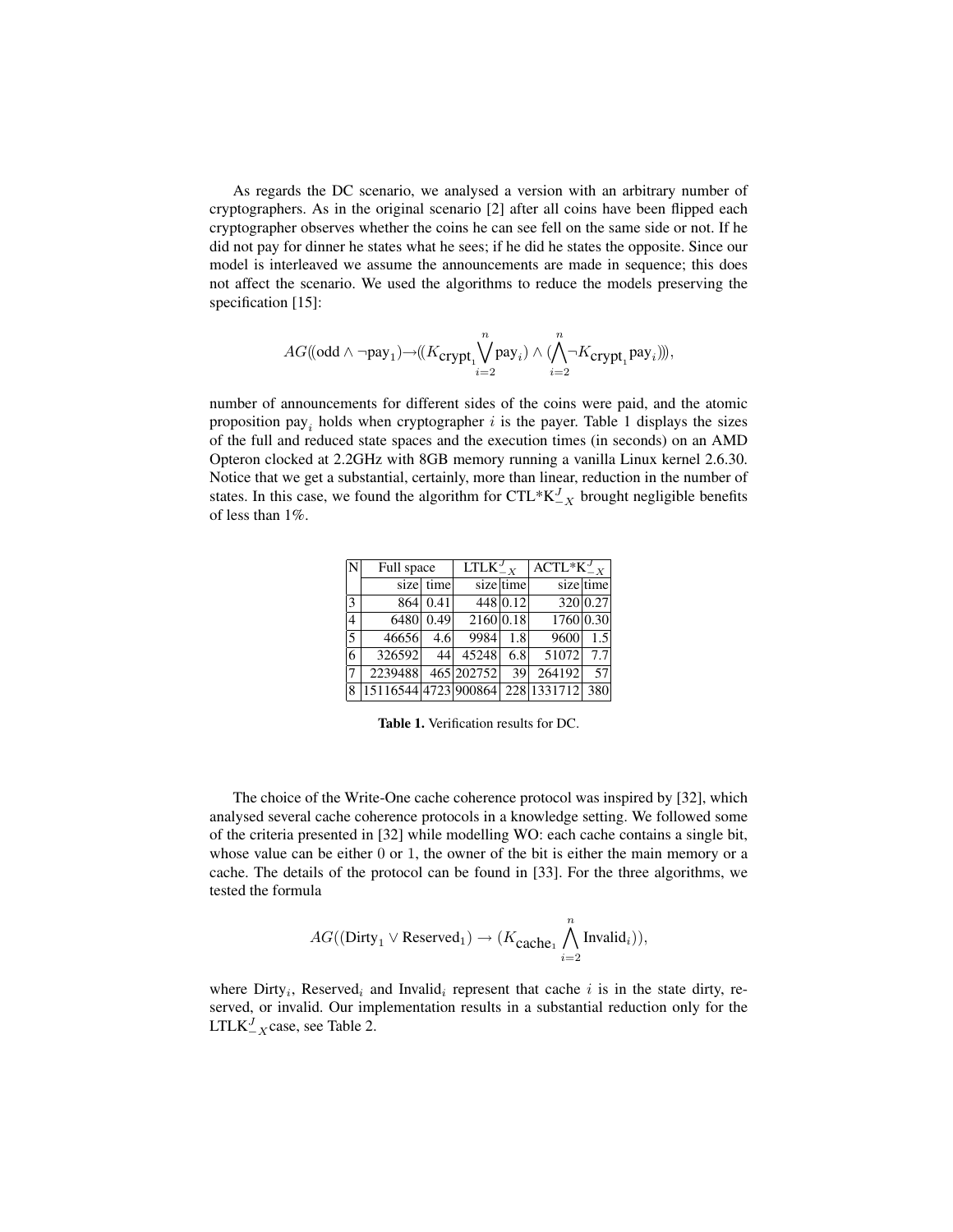|                          | Full space  |           | $\overline{\text{LTLK}}_{-X}^{J}$ |                  |  |
|--------------------------|-------------|-----------|-----------------------------------|------------------|--|
|                          |             | size time |                                   | size time        |  |
| 2                        |             | 322 0.27  |                                   | 82 0.13          |  |
| $\overline{\mathbf{3}}$  |             | 3668 0.59 | 1066                              | 0.29             |  |
| 4                        | 40110 14.8  |           | 12402                             | $\overline{5.6}$ |  |
| $\overline{\phantom{0}}$ | 426984      | 264       | 131402                            | 77               |  |
|                          | 44517783042 |           | 1311698                           | 529              |  |
| 7                        |             |           | 12585834 8870                     |                  |  |

Table 2. Verification results for WO.

## 6 Conclusions and Further work

As we argued in the introduction model checking multi-agent systems is now a rapidly maturing area of research with techniques and tools being rapidly applied to the validation of concrete MAS. While some techniques - notably ordered binary decision diagrams and bounded model checking have been redefined in a MAS setting - others, including abstraction and partial order reduction, are still largely unexplored. In particular, partial order reduction is one of the more traditional approaches, and it is therefore surprising that its study has not been systematically carried out yet in a MAS setting.

In this paper we tried to continue the preliminary analysis suggested in [17]. While only a notion of trace-equivalence is explored there, here we focused on interleaved interpreted systems, for which we were able to give stuttering equivalence preservation results, a linear algorithm preserving the validity on the models, as well as an implementation thereby evaluating the performance on two standard MAS scenarios. The results we found were very positive in the linear time case, less so for the branching time case. There are two reasons for that. Firstly, the equivalences induced by the branching time logics are much stronger than the equivalence induced by  $LTLK_{-X}^J$ . Secondly, for scenarios containing loops composed of J-invisible actions, the reductions preserving ACTL\* $K_{-X}^J$  are quite limited.

Much remains to be done in this line. For instance, the partial order reduction technique presented here may be combined with ordered binary decision diagrams (for example within the MCMAS toolkit [18]), or combined with bounded model checking (for example within the VerICS toolkit [14]), so that models are reduced first and then symbolically encoded. It should also be noted that the analysis presented here only applies to interleaved multi-agent systems. The case of fully synchronous systems still remains to be tackled.

#### References

- 1. R. Bordini, M. Fisher, C. Pardavila, W. Visser, and M. Wooldridge. Model checking multiagent programs with CASP. In *Proc. of CAV03*, LNCS 2725, 110–113. Springer, 2003.
- 2. D. Chaum. The dining cryptographers problem: Unconditional sender and recipient untraceability. *Journal of Cryptology*, 1(1):65–75, 1988.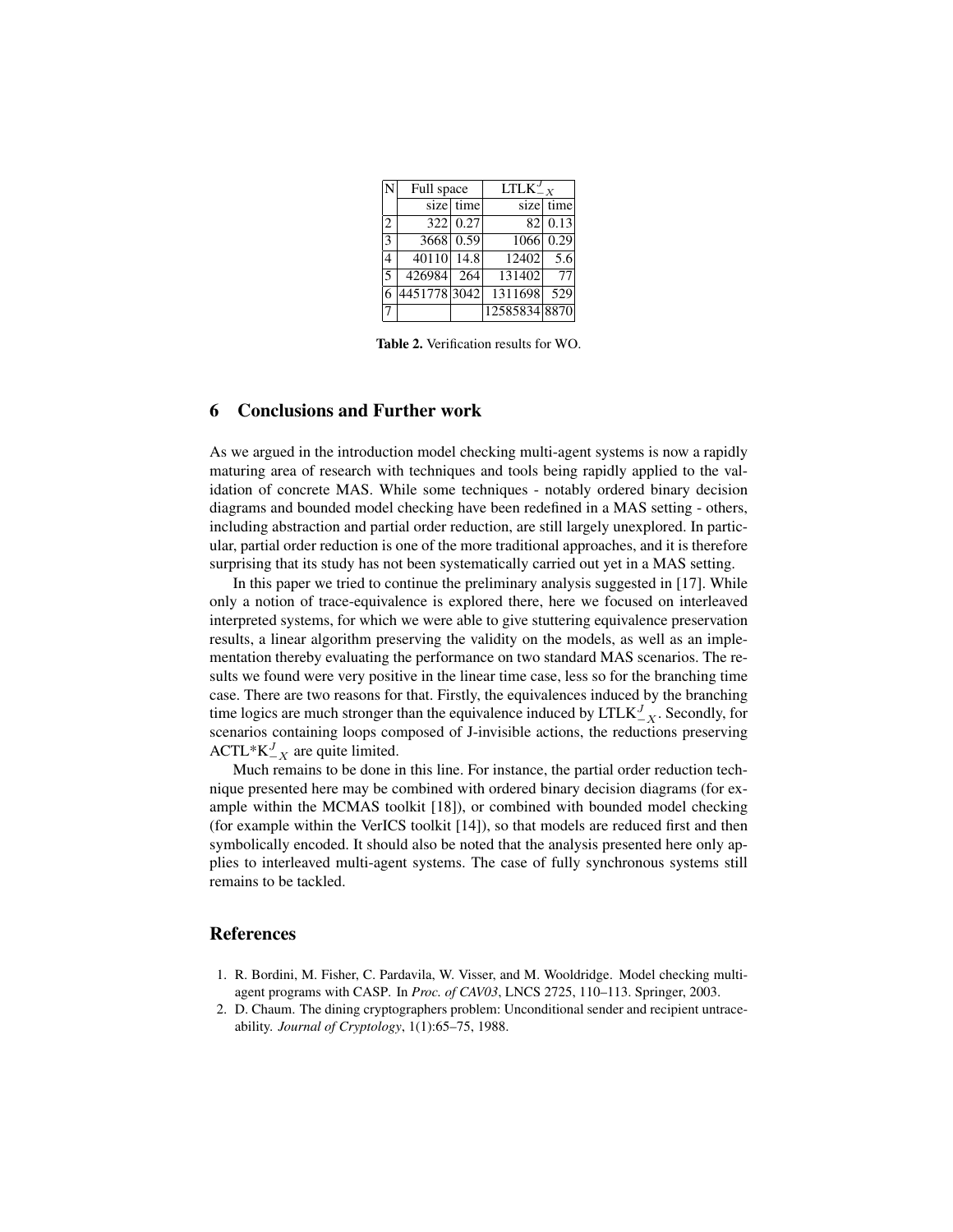- 3. E. Clarke, O. Grumberg, and D. Peled. *Model Checking*. The MIT Press, Cambridge, Massachusetts, 1999.
- 4. C. Courcoubetis, M. Vardi, P. Wolper, and M. Yannakakis. Memory-efficient algorithms for the verification of temporal properties. *Formal Methods in System Design*, 1(2/3):275–288, 1992.
- 5. R. Fagin, J. Y. Halpern, Y. Moses, and M. Y. Vardi. *Reasoning about Knowledge*. MIT Press, Cambridge, 1995.
- 6. P. Gammie and R. van der Meyden. MCK: Model checking the logic of knowledge. In *Proc. of CAV04*, LNCS 3114, 479–483. Springer, 2004.
- 7. R. Gerth, R. Kuiper, D. Peled, and W. Penczek. A partial order approach to branching time logic model checking. *Information and Computation*, 150:132–152, 1999.
- 8. P. Godefroid. Using partial orders to improve automatic verification methods. In *Proc. of CAV90*, LNCS 531, 176 - 185. Springer, 1991.
- 9. J. Halpern, R. Meyden, and M. Y. Vardi. Complete axiomatisations for reasoning about knowledge and time. *SIAM Journal on Computing*, 33(3):674–703, 2003.
- 10. J. Halpern and Y. Moses. Knowledge and common knowledge in a distributed environment. *Journal of the ACM*, 37(3):549–587, 1990.
- 11. W. v. Hoek and M. Wooldridge. Model checking knowledge and time. In *Proc. of SPIN02*, LNCS 2318, 95–111. Springer, 2002.
- 12. G. Holzmann and D. Peled. Partial order reduction of the state space. In *Proc. of SPIN95*, Montréal, Quebec, 1995.
- 13. G. Holzmann, D. Peled, and M. Yannakakis. On nested depth first search. In *Proc. of SPIN96*, 23–32. AMS, 1996.
- 14. M. Kacprzak, W. Nabialek, A. Niewiadomski, W. Penczek, A. Polrola, M. Szreter, B. Wozna, and A. Zbrzezny. VerICS 2007 - a Model Checker for Knowledge and Real-Time. Fundamenta Informaticae 85(1-4): 313-328, 2008.
- 15. M. Kacprzak, A. Lomuscio, A. Niewiadomski, W. Penczek, F. Raimondi, and M. Szreter. Comparing BDD and SAT based techniques for model checking Chaum's dining cryptographers protocol. Fundamenta Informaticae, 63(2-3):221–240, 2006.
- 16. M. E. Kurbán, P. Niebert, H. Qu, and W. Vogler. Stronger reduction criteria for local first search. In *Proc. of ICTAC06*, LNCS 4281, 108–122. Springer, 2006.
- 17. A. Lomuscio, W. Penczek, and H. Qu. Towards partial order reduction for model checking temporal epistemic logic. In *Proc. of MoChArt08*, LNAI 5348, 106–121. Springer, 2009.
- 18. A. Lomuscio, H. Qu, and F. Raimondi. MCMAS: A model checker for the verification of multi-agent systems. In *Proc. of CAV09*, LNCS 5643, 682–688. Springer, 2009.
- 19. K. L. McMillan. *Symbolic Model Checking*. Kluwer Academic Publishers, 1993.
- 20. K. L. McMillan. A technique of a state space search based on unfolding. *Formal Methods in System Design*, 6(1):45–65, 1995.
- 21. R. Parikh and R. Ramanujam. Distributed processes and the logic of knowledge. In *Logic of Programs*, LNCS 193, 256–268. Springer, 1985.
- 22. D. Peled. All from one, one for all: On model checking using representatives. In *Proc. of CAV93*, LNCS 697, 409–423. Springer, 1993.
- 23. D. Peled. Combining partial order reductions with on-the-fly model-checking. In *Proc. of CAV94*, LNCS 818, 377–390. Springer, 1994.
- 24. W. Penczek and A. Lomuscio. Verifying epistemic properties of multi-agent systems via bounded model checking. *Fundamenta Informaticae*, 55(2):167–185, 2003.
- 25. W. Penczek, M. Szreter, R. Gerth, and Ruurd Kuiper. Improving Partial Order Reductions for Universal Branching Time Properties. *Fundamenta Informaticae*, 43(1-4): 245-267, 2000.
- 26. A. Puri and P. Varaiya. Verification of hybrid systems using abstractions. In *Hybrid Systems II*, LNCS 999, 359–369. Springer, 1995.